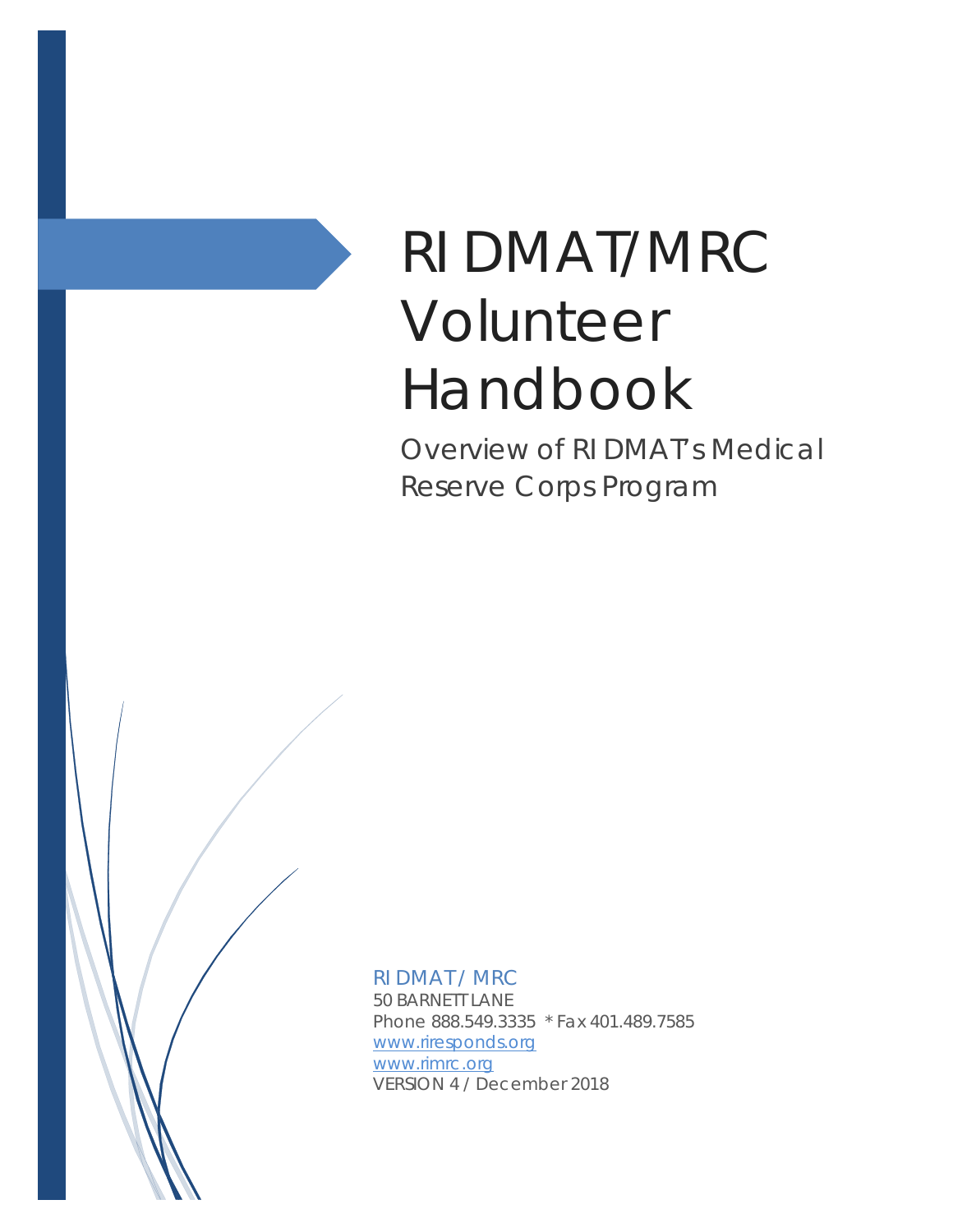# **Table of Contents**

| Statewide Emergency Registration of Volunteers - Rhode Island (SERV-RI)  4         |  |
|------------------------------------------------------------------------------------|--|
|                                                                                    |  |
|                                                                                    |  |
|                                                                                    |  |
|                                                                                    |  |
|                                                                                    |  |
|                                                                                    |  |
|                                                                                    |  |
|                                                                                    |  |
|                                                                                    |  |
|                                                                                    |  |
|                                                                                    |  |
|                                                                                    |  |
|                                                                                    |  |
| $\bullet$                                                                          |  |
|                                                                                    |  |
| Exclusion from the Office of the Inspector General's List of Excluded Individuals6 |  |
|                                                                                    |  |
|                                                                                    |  |
|                                                                                    |  |
|                                                                                    |  |
|                                                                                    |  |
| Incident Command System (ICS) 100 and National Incident Management System          |  |
|                                                                                    |  |
|                                                                                    |  |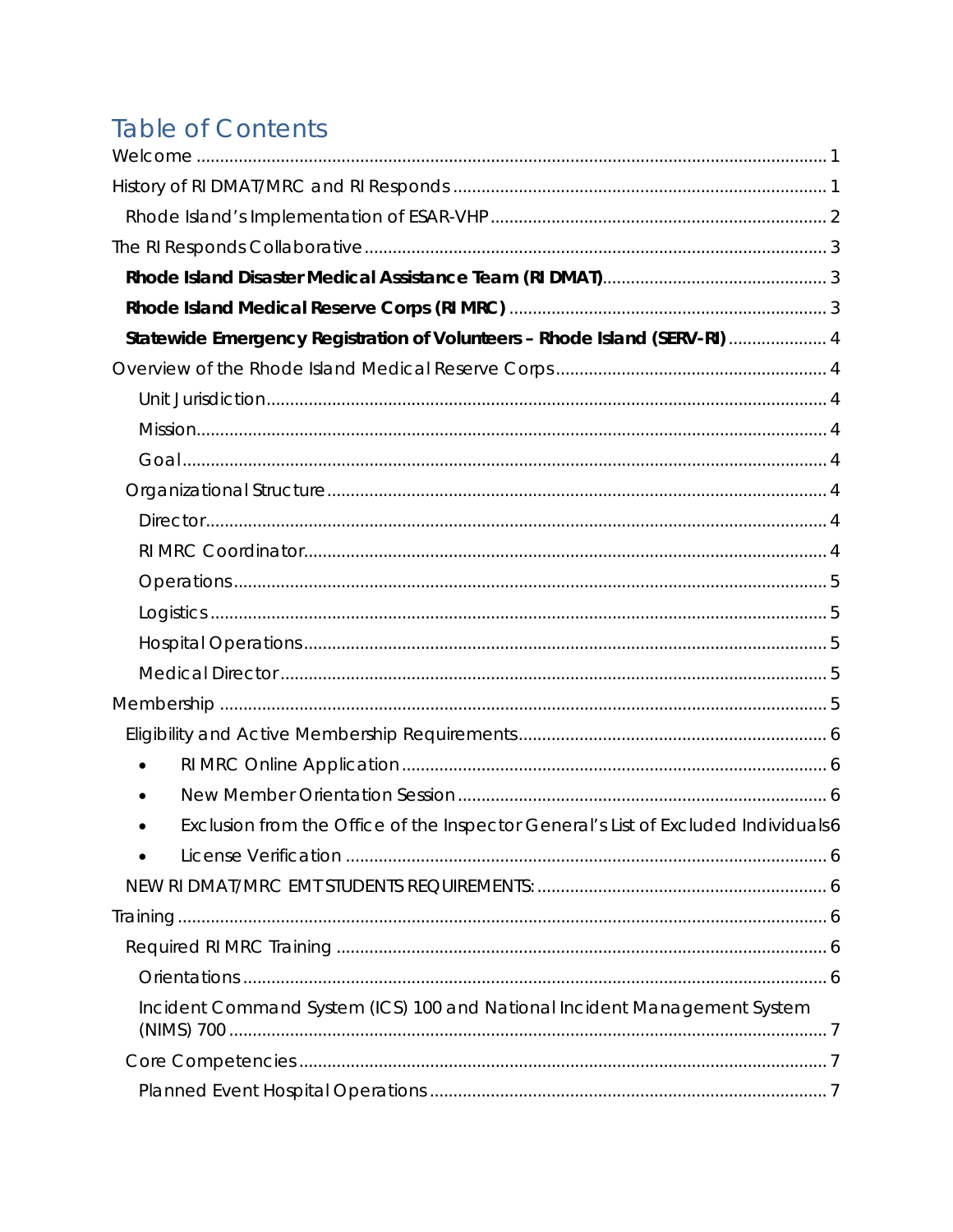| Naloxone and Overdose Prevention Education (NOPE-RI) Program 8                      |  |
|-------------------------------------------------------------------------------------|--|
|                                                                                     |  |
|                                                                                     |  |
|                                                                                     |  |
|                                                                                     |  |
|                                                                                     |  |
|                                                                                     |  |
|                                                                                     |  |
|                                                                                     |  |
|                                                                                     |  |
|                                                                                     |  |
|                                                                                     |  |
|                                                                                     |  |
|                                                                                     |  |
|                                                                                     |  |
|                                                                                     |  |
|                                                                                     |  |
|                                                                                     |  |
|                                                                                     |  |
|                                                                                     |  |
|                                                                                     |  |
|                                                                                     |  |
|                                                                                     |  |
|                                                                                     |  |
|                                                                                     |  |
| § 30-15-15 - Immunity from liability - Compensation for death or injury of disaster |  |
|                                                                                     |  |
|                                                                                     |  |
|                                                                                     |  |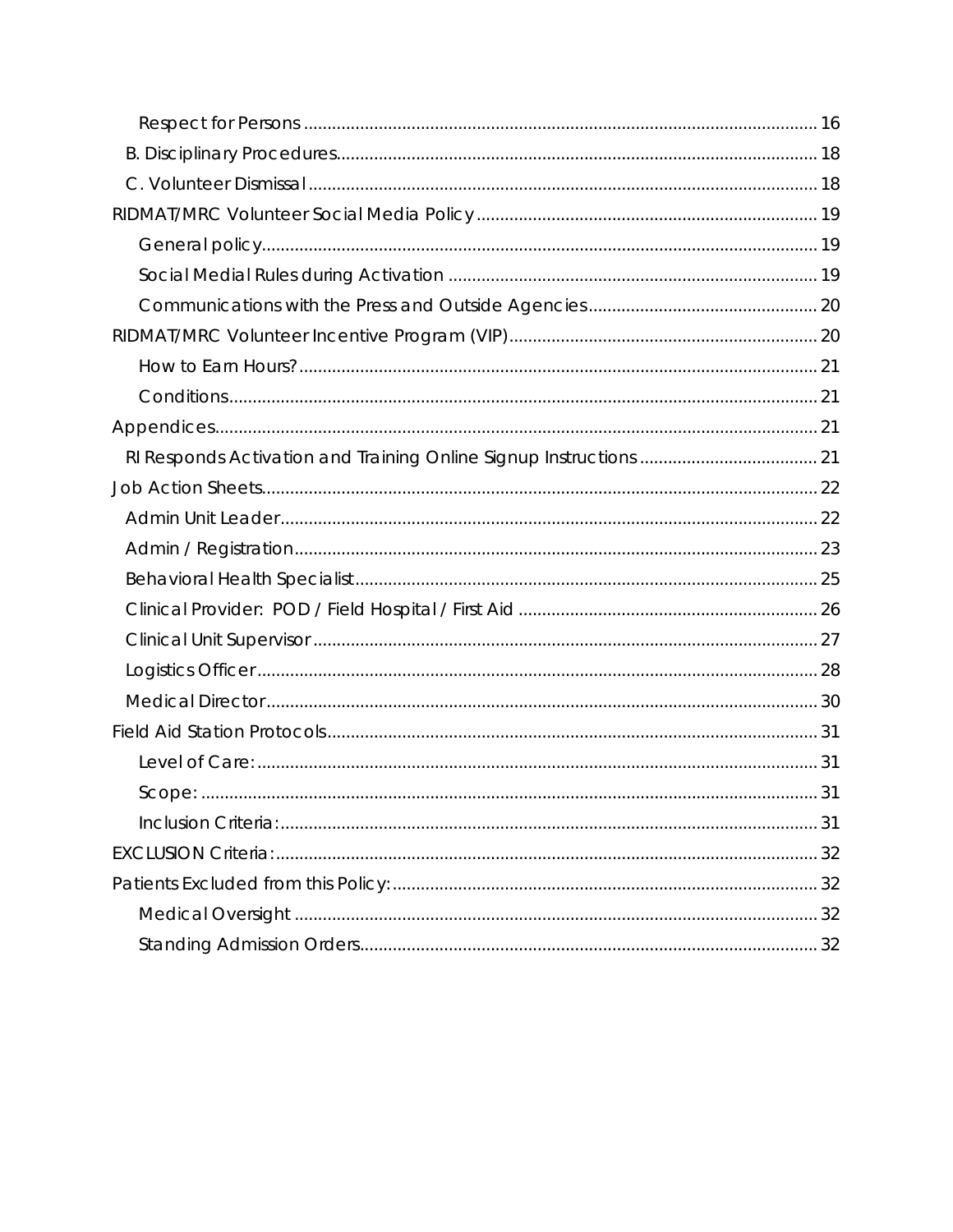

# <span id="page-4-0"></span>Welcome

Dear Rhode Island Medical Reserve Corps (RI MRC) Volunteer,

On behalf of the RIDMAT/MRC Executive Committee, welcome and thank you for joining our volunteer team.

This manual is intended to provide RIDMAT/MRC volunteers with a description of the DMAT/MRC program, to define the major policies and procedures and offer information that may be useful to newly oriented members of the program. The information in this handbook is extensive but not complete with sections being revised and updated as new information becomes available. An electronic copy of the handbook may be obtained on the RI Responds Website: [www.riresponds.org/resouces](http://www.riresponds.org/resouces)

Welcome to RI DMAT/MRC!

# <span id="page-4-1"></span>History of RI DMAT/MRC and RI Responds

During the events of September 11, 2001, it became clear that there was no method for coordinating the services of thousands of well-meaning volunteers who showed up at disaster scenes wanting to help. There was no mechanism for checking credentials and assigning volunteers where they could do the most good, and no pre-planning to ensure their safety. Nor had these volunteers been trained in methods that would allow them to work effectively as a team, interacting with other agencies at the scene. In fact, the presence of unidentified care providers created numerous problems and potentially put trained rescuers at risk.

The Rhode Island Disaster Medical Assistance Team (RI DMAT), a component of the National Disaster Medical System, had been organizing medical health professionals to respond to extraordinary medical needs for the Federal Government since 1996 and when the RI DMAT team was activated to deploy to New York City the morning of September 11, 2001 it became abundantly clear that Rhode Island needed to mirror the efforts of the federal team to respond to emergencies locally. As a 501 (c) 3 nonprofit organization, RI DMAT Inc. sponsored the 2003 application to start a Medical Reserve Corps unit in Rhode Island to become known as RI MRC.

The Division of the Civilian Volunteer Medical Reserve Corps (DCVMRC) is the National Leadership division for the Medical Reserve Corps program and is housed in the Office of the U.S. Surgeon General / Department of Health and Human Services [www.medicalreservecorps.gov.](http://www.medicalreservecorps.gov/) There are currently over 900 MRC units in the United States; with 91 units in New England. These local MRC units help communities achieve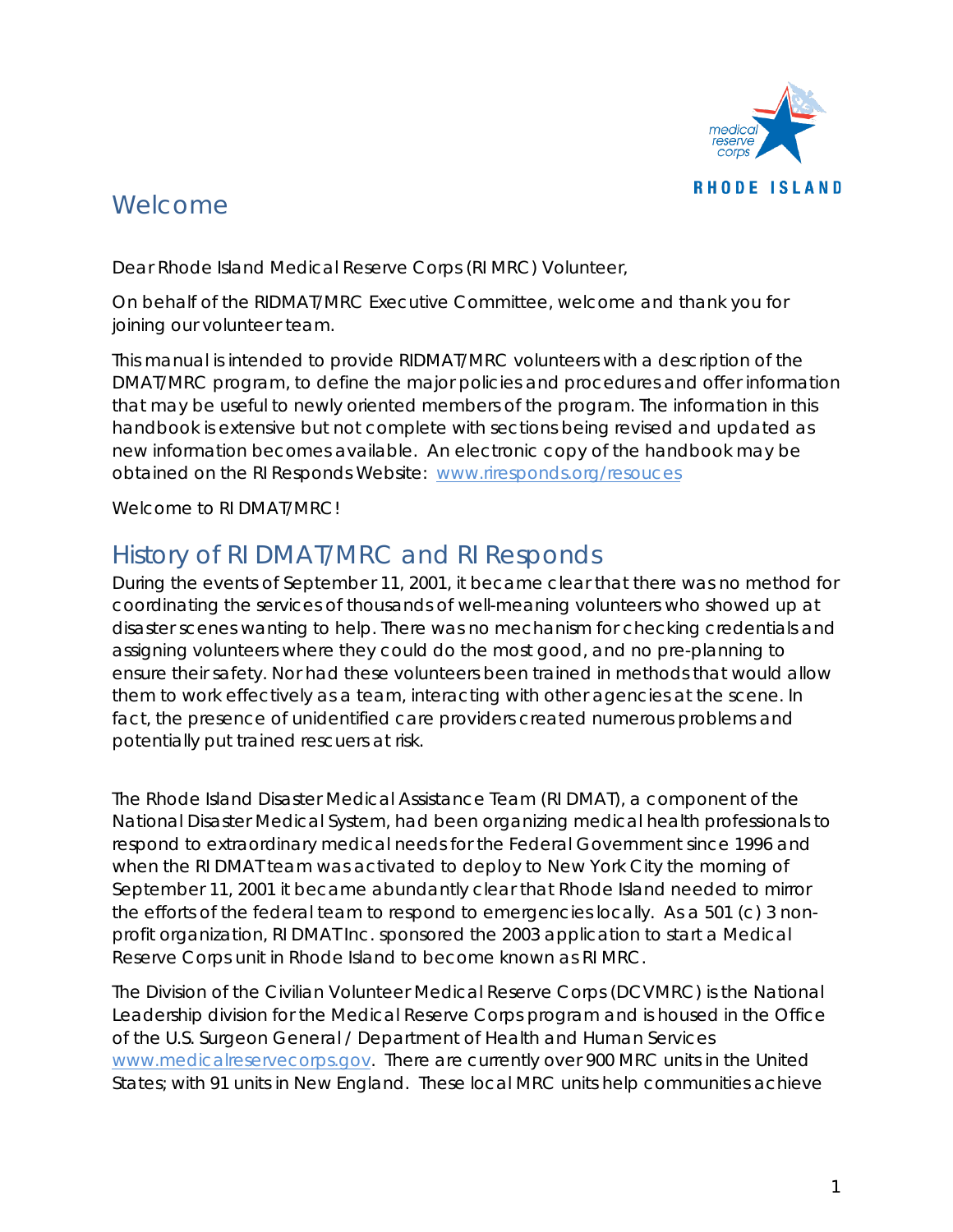their local visions for public health and emergency preparedness by recruiting and training volunteers.

At approximately the same time that the national Medical Reserve Corps was being formed, a new federal program, called the *Emergency System for Advance Registration of Volunteer Health Professionals (ESAR-VHP)* was also initiated. The ESAR-VHP program requires each state to have a system in place to register healthcare volunteers willing to help during an emergency. ESAR-VHP establishes standards for registration, emergency credentialing of healthcare professionals, and activation and deployment requirements. Rhode Island's response to the ESAR-VHP requirement and the nearly simultaneous emergence of the Medical Reserve Corps was to establish **RI Responds**, a partnership of state emergency health response programs.

The Rhode Island Department of Health (HEALTH) contracted with RI DMAT, Inc. to create, manage and maintain the State's ESAR-VHP system, RI Responds. The webbased system was released in 2006 and RI DMAT, through the RI MRC unit coordinator, manages the credentialing of registered volunteers, system maintenance, system upgrades, feeds, enhancements and overall administration. In addition, RI DMAT is tasked with managing a volunteer response at the request of HEALTH or the Rhode Island Emergency Management Agency (RIEMA).

# <span id="page-5-0"></span>Rhode Island's Implementation of ESAR-VHP

In Rhode Island the ESAR-VHP program, named the Statewide Emergency Registry of Volunteers in Rhode Island (SERV-RI), is housed under the umbrella system RI Responds along with the Rhode Island Medical Reserve Corps (RI MRC) and the Rhode Island Disaster Medical Assistance Team (RI DMAT). RI Responds operates as a collaborative program that the Rhode Island Department of Health (HEALTH) has initiated to identify and pre-credential healthcare providers who are licensed in Rhode Island *prior* to a large-scale disaster or public health emergency. The RI Responds credentialed healthcare volunteer will be available to assist with local area surge capacity issues and emergency response situations within Rhode Island.



• In-State Emergency<br>
Response and Public<br>
Team<br>
• Minimal commitmer<br>
including online app<br>
• Credentials are verif<br>
• Credentials are verif<br>
• Training is offered are<br>
• Credured (ICS is required (ICS is required (ICS is Response and Public Health **Team** •Minimal commitment including online application

•Credentials are verified in

the RI Responds System •Training is offered and encouraged but not all required (ICS is required)

•A database of precredentialed volunteers.

- •No commitment
- •Credentials are verified in the RI Responds system

•Training is NOT offered aside from Just-in-Time during an emergency response in which SERV-RI has been activated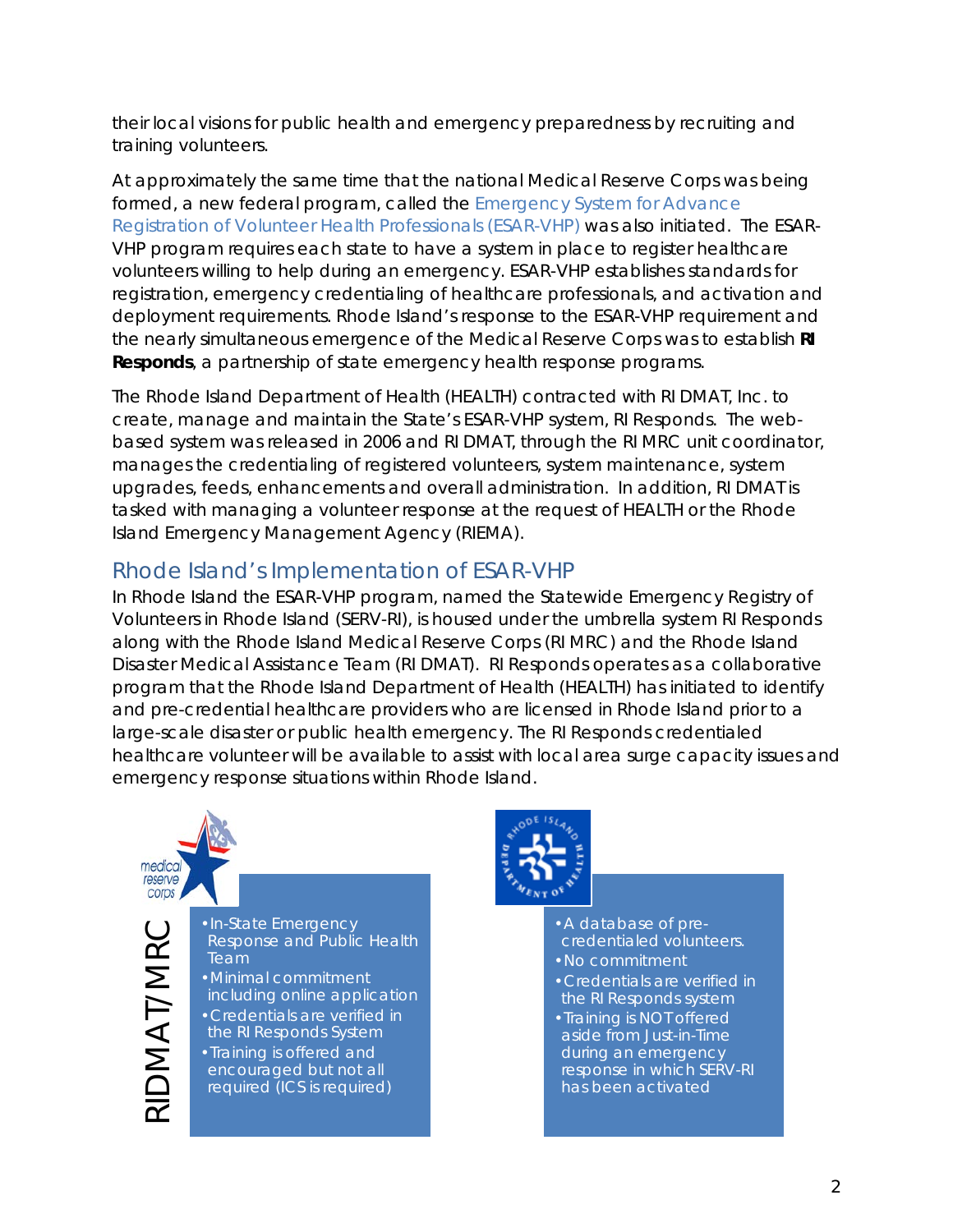# <span id="page-6-0"></span>The RI Responds Collaborative

# <span id="page-6-1"></span>**Rhode Island Disaster Medical Assistance Team (RI DMAT)**

The Rhode Island Disaster Medical Assistance Team, Inc. (RI DMAT) is a 501 c3 non-profit organization that works to enhance the response capabilities for the State of Rhode Island and other partners by securing, managing and maintaining a cache of emergency medical response equipment and by recruiting, training and

managing the activation of volunteer health professionals and non-medical volunteers in response to public health emergencies and disaster response.

RI DMAT is also comprised of a level 1, federally deployable team that falls under the auspice of the National Disaster Medical System (NDMS) housed within the Office of the Assistant Secretary for Preparedness and Response in the Department of Health and Human Services (HHS). RI-1 DMAT is a level one team with over 100 members and the team has responded to multiple major disasters with NDMS since 1995.

HEALTH contracted with RI DMAT to create, manage and maintain the State's ESAR-VHP system, RI Responds. The web-based system was released in 2006 and RI DMAT, through the RI MRC Unit Coordinator, manages the credentialing of registered volunteers, system maintenance, system upgrades, licensing feeds, system enhancements and overall administration. In addition, RI DMAT is tasked with managing a volunteer response at the request of HEALTH or the Rhode Island Emergency Management Agency.

# <span id="page-6-2"></span>**Rhode Island Medical Reserve Corps (RI MRC)**

The Rhode Island Medical Reserve Corps is an organization that **RHODE ISLAND** identifies, trains, and organizes local healthcare volunteers able to assist in both large-scale state emergencies and/or smaller community based public health initiatives.

With over 1500 registered volunteer health professionals and non-medical volunteers, the RI MRC is an active participant in preparedness and response activities within the State of Rhode Island. Sponsored by the Rhode Island Disaster Medical Assistance Team (RI DMAT), the 501c3 organization provides training opportunities to its volunteers in the form of field hospital operations at mass gathering events across the State. The goal of these events is aimed at training medical health professional volunteers to prepare for and respond to public health and emergency response disasters by providing hospital level care to participants and spectators. RIDMAT/MRC's participation at these events alleviates surge on local EMS services and area hospitals.

The RI MRC program utilizes and manages the State of Rhode Island's Emergency System for the Advance Registration of Volunteer Health Professionals (ESAR-VHP), RI Responds, to register, contact and credential its volunteers. Licenses are credentialed





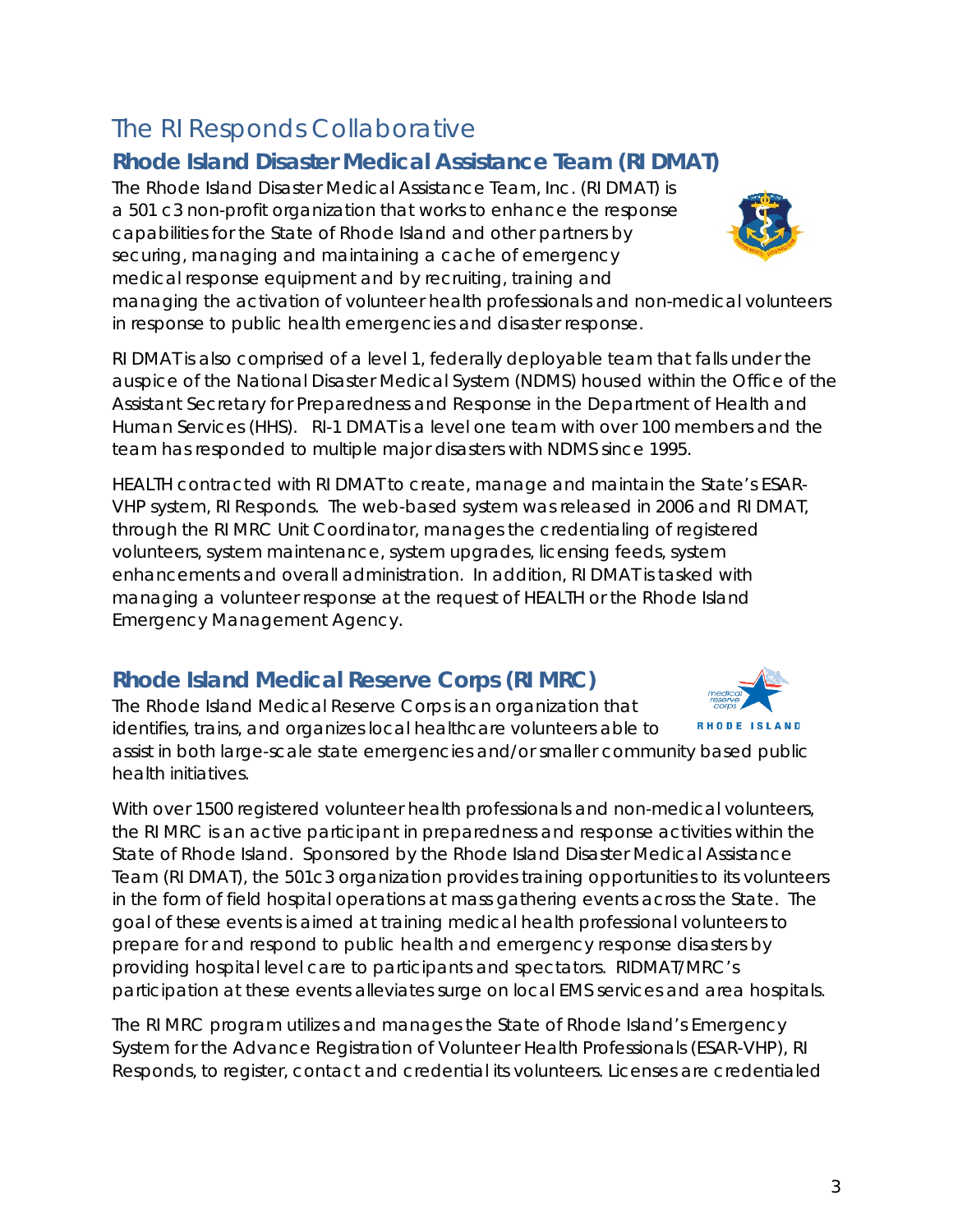per the standards dictated by the Department of Health and Human Services ESAR-VHP guidelines.

RI MRC aims to provide support to public health initiatives across the State to improve the health and wellness of Rhode Island, ultimately reducing the vulnerability of the population to disaster risk and improving our overall response efforts.

# <span id="page-7-0"></span>**Statewide Emergency Registration of Volunteers – Rhode Island (SERV-RI)**

Rhode Island's ESAR-VHP Program is named the Statewide Emergency Registry of

Volunteers in Rhode Island, SERV-RI. The system was designed to identify and credential healthcare providers who are licensed in Rhode Island prior to a large-scale disaster or public health emergency. The SERV-RI healthcare volunteers are not contacted on a regular basis, however



the license and credential information of registered members are verified on a regular basis and SERV-RI volunteers will be contacted to supplement the RI RMC and RI DMAT volunteer response in a large-scale emergency in the State of Rhode Island.

# <span id="page-7-1"></span>Overview of the Rhode Island Medical Reserve Corps

### <span id="page-7-2"></span>Unit Jurisdiction

The RI MRC is a state-based unit designed to serve all five counties- Bristol County, Kent County, Newport County, Providence County, and Washington County - covering the state of Rhode Island.

The program and equipment is housed at RI DMAT, Inc. Headquarters located at 50 Barnett Lane West Greenwich, Rhode Island with an administrative office in Providence, Rhode Island.

#### <span id="page-7-3"></span>*Mission*

The Mission of the Rhode Island Medical Reserve Corps is to draw medical professionals to volunteer service and train them to respond to the needs of the Rhode Island community, thus enhancing local emergency response efforts. The Rhode Island Medical Reserve Corps will provide reserve medical professionals at the local level to respond to community and state needs.

#### <span id="page-7-4"></span>*Goal*

The RI MRC aims to provide useful training opportunities that prepare a volunteer corps to safely and properly respond to the needs of its community.

# <span id="page-7-5"></span>Organizational Structure

<span id="page-7-6"></span>Director initiated the formation of the RI MRC and is ultimately responsible for all aspects of the unit. Determines when the unit will be deployed and which activities warrant involvement by members.

<span id="page-7-7"></span>RI MRC Coordinator Manages day-to-day operations involved in the recruitment and credentialing of interested volunteers. Maintains regular contact with registered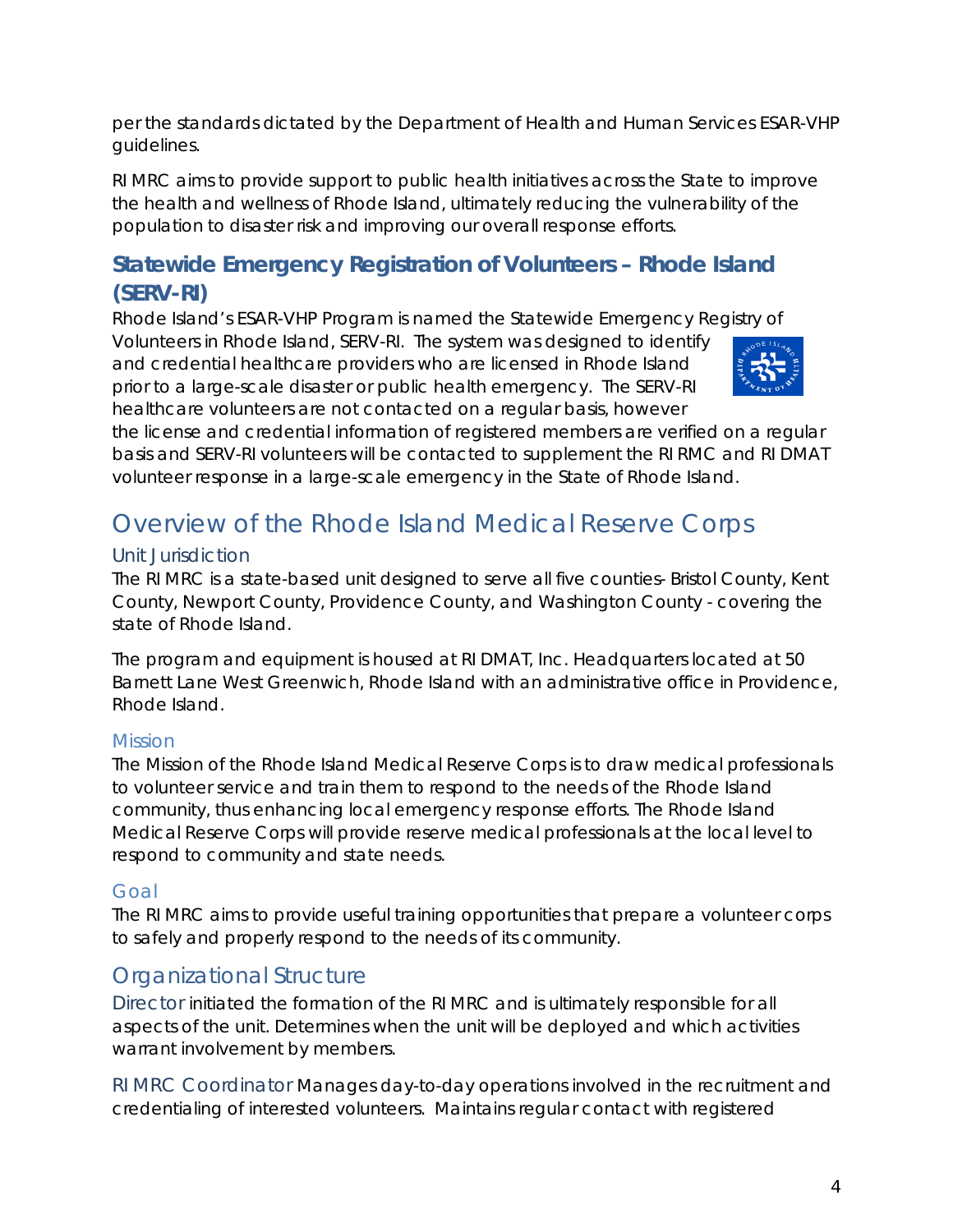volunteers and organizes training programs and drills, organizes meetings, maintains contract and grant requirements, and participates in partner building and meeting national program requirements.

<span id="page-8-0"></span>Operations Responsible for meeting the operational goal to provide useful training opportunities to prepare a volunteer corps, maintaining overall operability at Headquarters, building reliable partnerships to further involvement in preparedness and response

<span id="page-8-1"></span>Logistics Ensures facility and support needs are met, including: supply and re-supply of Medical and non-medical equipment and materials, headquarter support, communications, IT support, and food and water for staff/volunteers.

<span id="page-8-2"></span>Hospital Operations Ensures that clinical staff are familiar with their responsibilities, training is in line with organizational goals and that patients are treated properly and safely during a response and/or training.

<span id="page-8-3"></span>Medical Director *R*esponsible for overall management of medical operations with support from the Operations, Logistics, and Hospital Operations.

# <span id="page-8-4"></span>Membership

Any person interested in joining RI MRC is eligible to complete the online application.

Registered MRC members become eligible for training programs and receive basic correspondence once the on-line application process has been complete.

Members are not required to live or work in the state however, must understand that if a member is a licensed healthcare provider in a neighboring state and does not have a valid healthcare license in Rhode Island, that member will fill a non-clinical role to meet the credential requirement of the RI Responds system.

In the event of a large public health emergency, RIDMAT/MRC members will be utilized commensurate with their training and skills. Though there are some tasks that members whose licenses have expired will be prohibited from performing, their expertise and training may be used in other areas.

If an emergency is of sufficient magnitude, the governor may waive licensure requirements and authorize retired and out-of-state medical professionals to perform various procedures. In this case, members whose licenses are inactive may be granted additional capabilities to meet the urgent needs and address the unusual life threats that may be posed by a disaster.

*The Rhode Island Disaster Medical Assistance Team/Medical Reserve Corps does not and shall not discriminate based on race, color, religion (creed), gender, gender expression, age, national origin (ancestry), disability, marital status, sexual orientation, or military status, in any of its activities or operations. These activities include, but are not limited to, hiring and firing of staff, selection of volunteers and vendors, and provision of services. We are committed to providing an inclusive and welcoming environment for all members of our staff, clients, volunteers, subcontractors, vendors, and clients.*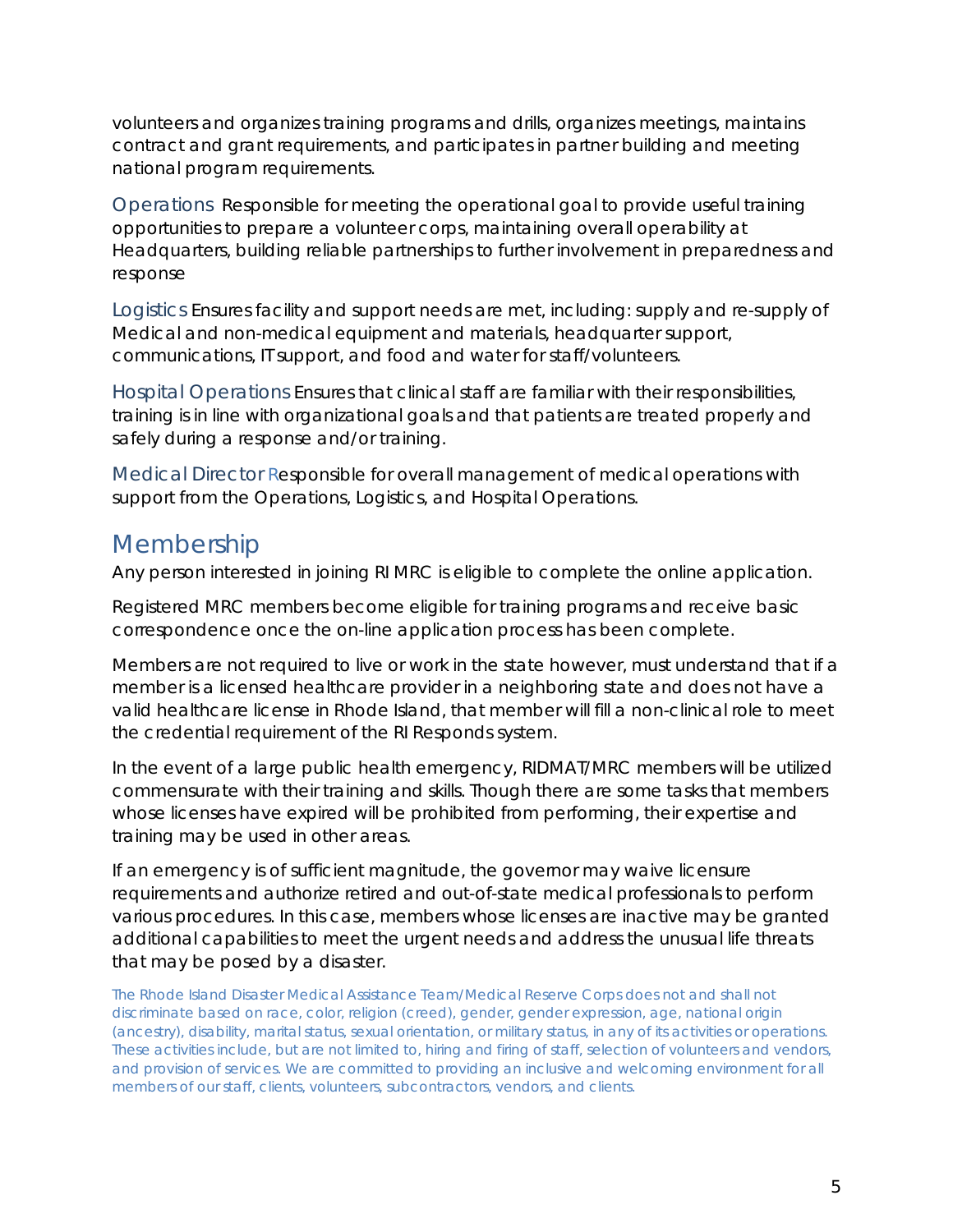# <span id="page-9-1"></span><span id="page-9-0"></span>Eligibility and Active Membership Requirements

- RI MRC Online Application RI MRC volunteers register at www.riresponds.org and must include an active email address with last name and first name.
- <span id="page-9-2"></span>• New Member Orientation Session - Orientations are required for new members of RI MRC in order to be covered and considered active. Orientations offer a tour of the facility, badge picture and t-shirt distribution as well as a review of the Medical Reserve Corps and its mission. The orientations last one hour and are offered at the RI MRC/RI DMAT headquarters at 50 Barnett Lane West Greenwich, RI 02817.
- <span id="page-9-3"></span>• Exclusion from the Office of the Inspector General's List of Excluded Individuals – OIG has the authority to **exclude individuals** and entities from federally funded health care programs and maintains the **List of Excluded Individuals** and Entities. The LEIE is updated monthly with all individuals and entities that have been excluded from participation in Federal health care programs and each registered volunteer is credentialed against this list.
- <span id="page-9-4"></span>• License Verification - All registered healthcare professionals' licenses are verified through the RI Responds system. The RI Responds system verifies credentials against the database maintained by HEALTH's Licensing Unit (License 2000) for up-to-date, in-state license information on all of its healthcare volunteers. Elligible accounts are also verifeid against the American Board of Medical Specialties (ABMS), the Drug Enforcement Agency (DEA), the Office of the Inspector General (OIG), and the Federation of State Medical Boards (FSMB).

### <span id="page-9-5"></span>NEW RI DMAT/MRC EMT PERSONNEL AND STUDENTS REQUIREMENTS:

Newly joined RIDMAT/MRC EMT students and EMT renewals, to be recognized as an active RIDMAT/MRC volunteer, must attend and complete an orientation session and volunteer at least 24 hours at either logistics days, planned training events or activations to become affiliated as a volunteer with DMAT/MRC.

# <span id="page-9-6"></span>**Training**

# <span id="page-9-7"></span>Required RI MRC Training

<span id="page-9-8"></span>Orientations are required for new members of RI MRC to be covered and considered active. Orientations offer a tour of the facility, badge picture and t-shirt distribution as well as a review of the Medical Reserve Corps and its mission. The orientations last just over an hour and are all located at the RI MRC/RI DMAT Warehouse at 50 Barnett Lane West Greenwich, RI 02817. [RI MRC / RI DMAT Warehouse Map](http://maps.google.com/maps/ms?msid=217850986784547344949.0004a02d20116a7b6f023&msa=0&ll=41.607389,-71.658754&spn=0.004661,0.008422)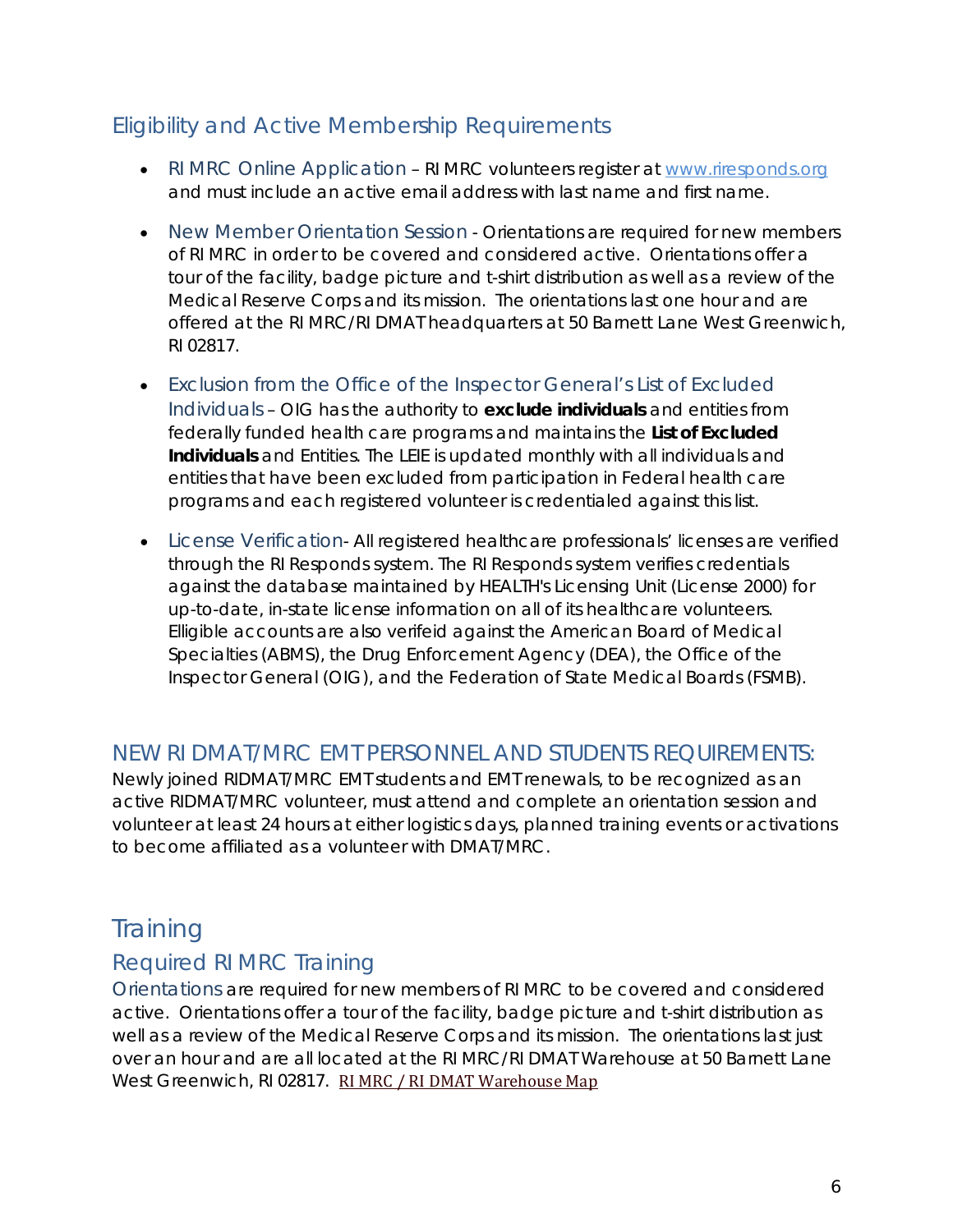- Overview of the National MRC program
- Introduction to RI MRC
	- o Role of RI MRC
	- o Activation Processes
	- o Training Opportunities
- Team shirt and ID badge presented to new members.

### <span id="page-10-0"></span>Incident Command System (ICS) 100 and National Incident Management System (NIMS) 700

FEMA's online training site offers multiple independent study courses geared toward the first responder and Incident Command Systems (ICS). It is a useful tool that is always available. ICS 100 and NIMS 700 are the courses required by MRC and are available on the site. The links to those specific classes are below:

ICS 100b Introduction to Incident Command <http://training.fema.gov/emiweb/is/is100b.asp>

ICS 700a National Incident Management System (NIMS) an Introduction <http://training.fema.gov/emiweb/is/is700a.asp>

# <span id="page-10-1"></span>Core Competencies

#### *Health, Safety and Personal Preparedness*

Protecting the well-being of the MRC member, the member's family and the MRC unit as a whole

#### *Roles and Responsibilities of Individual Volunteers*

Introduce the volunteer to the on-the-ground practices they will encounter during an activation (Planned Training Events)

#### *Public Health Activities and the Incident Command System*

Incident Command System 100a an Introduction to Incident Command

Incident Command System 700b an Introduction to NIMS (National Incident Management System)

#### *Additional training opportunities*

- Hospital Operations at planned events
- Point of Dispensing (POD) training
- CPR/AED skills for Health Care Professionals and non-clinical volunteers
- Personal Preparedness
- ACLS Refresher
- FAST and Shelter Operations

<span id="page-10-2"></span>Planned Event Hospital Operations – RI DMAT/MRC's planned events offer members the opportunity to set-up and train on field hospital equipment in real scenarios at mass gathering events across the state. The goal of these events is aimed at training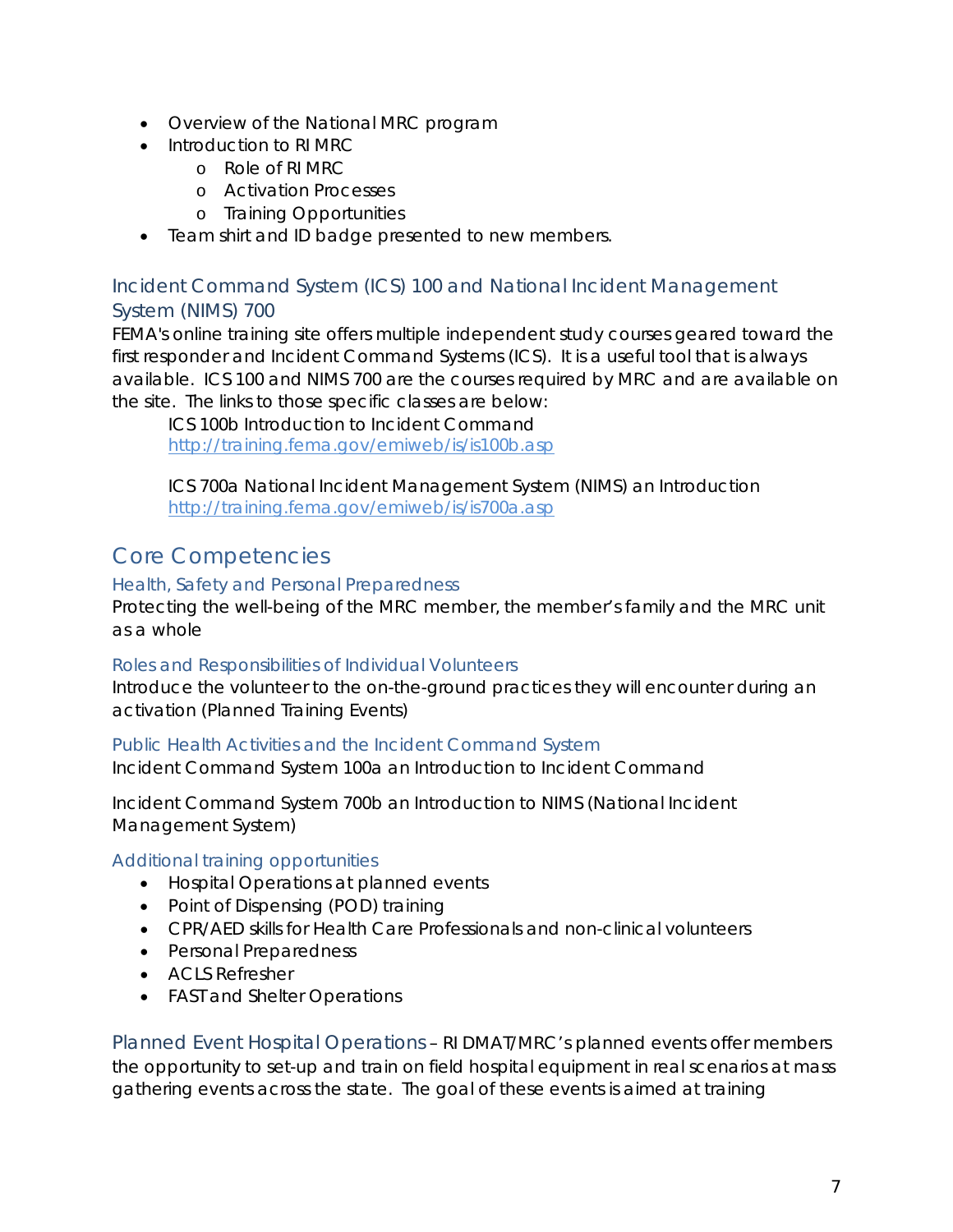DMAT/MRC volunteers to prepare for and respond to public health emergencies. These planned events help Rhode Island and requesting communities address EMS and hospital surge issues while at the same time offers members the opportunity to gain experience with the medical cache, the logistics cache and more importantly, each other.

<span id="page-11-0"></span>MEDS/POD Training - The MEDS program, run by HEALTH, maintains the State's plan to receive, stage, distribute, and dispense medical countermeasures and supplies during a public health emergency with the assistance of state and federal partners. The MEDS program reviews and offers guidance for all local MEDS Point-of-Dispensing (POD) plans, provides POD staff training, and gives direction for dispensing the countermeasures to the general public.

<span id="page-11-1"></span>CPR Skills Session - A skills session is the hands-on portion of an AHA eLearning course and includes Parts 2 and 3, skills practice and testing. It is conducted in-person after a student completes Part 1 online. Skills Sessions allow RIDMAT/MRC members to renew or complete BLS/CPR Training Certification online at [http://www.onlineaha.org.](http://www.onlineaha.org/index.cfm?fuseaction=main.courseCatalog&f=filter_healthcare) Members complete the online BLS Course and a DMAT/MRC AHA Educator will complete the skills check in person, at the DMAT HQ on a designated evening. DMAT/MRC members must sign up at riresponds.org in order to complete the skills check.

<span id="page-11-2"></span>ACLS re-certification Course - An ACLS recertification course is designed for certified ACLS medical providers such as physicians, nurses, mid-levels, paramedics, respiratory therapists, and other professionals whose daily occupation requires them to either direct or participate in the resuscitation of a patient, whether in or out of hospital.

<span id="page-11-3"></span>FAST and Shelter Operations - RIDMAT/MRC Functional Assessment Service Teams provide assessments at general population shelters at the request of shelter managers to help determine if a shelter resident with a functional and/or access need or medical dependency can be safely accommodated in a general population shelter with reasonable accommodations, including durable medical equipment and personal care assistance. FAST training provides review of tools used in assessing medical dependencies and negotiation of treatment in emergency shelter situations.

<span id="page-11-4"></span>Naloxone and Overdose Prevention Education (NOPE-RI) Program - Drug overdose is currently the leading cause of accidental death in adults in Rhode Island and most overdose fatalities are preventable if witnesses have appropriate training and are prepared to respond in an effective manner. Overdose prevention education includes knowledge of risk factors, recognition, and response including calling 911, providing rescue breathing, and administering naloxone, an opioid antagonist. The Naloxone and Overdose Prevention Education program (NOPE-RI) will leverage the large RIDMAT/MRC volunteer health professional base to provide opioid overdose prevention education training, training materials and overdose responder kits, including Naloxone, to staff, clinicians and volunteers of organizations and programs serving affected populations.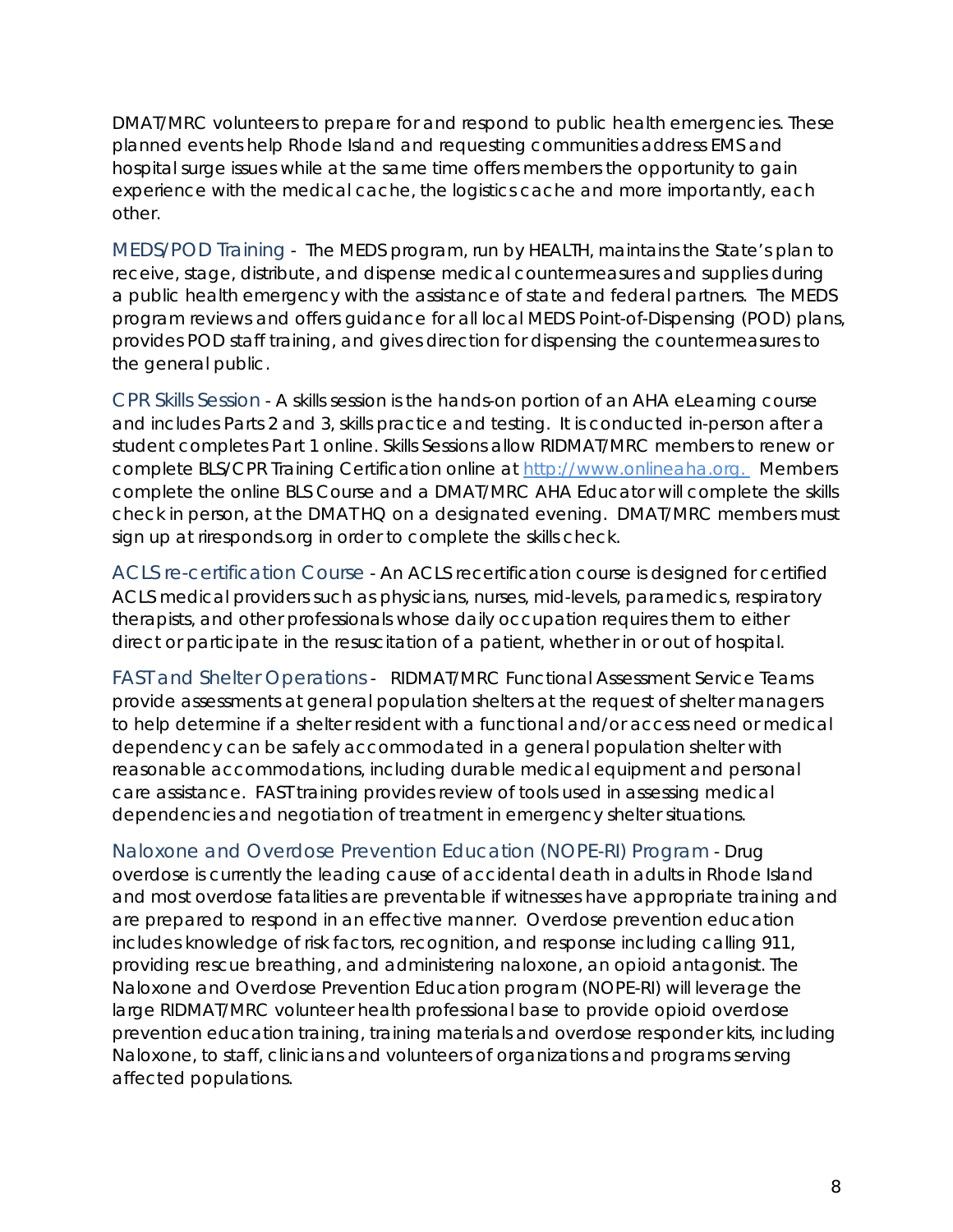# <span id="page-12-0"></span>RI DMAT/MRC Activations

In the event of a local or state-wide public health emergency or disaster situation, RIDMAT/MRC can be activated by:

- The submission of a formal request form through the ESF#8 Liaison at the State EOC
- RI DMAT Team Leader
- RI MRC Unit Coordinator
- Rhode Island State ESAR-VHP Coordinator

### <span id="page-12-1"></span>Types of Activations

- Public health emergencies
- Functional Assessment Service Teams (FAST) for shelter support
- Field hospital activation
- Point of dispensing for essential state employees
- Immunization efforts
- Community preparedness
- Public health screening activities

# <span id="page-12-2"></span>RI DMAT/ MRC Response Capabilities for RI Responds

Well-equipped medical cache housed in 48' tractor trailer field hospital and team warehouse consisting of consumable and durable medical equipment capable of sustaining hospital and force protection operations for up to 72 hours without resupply.

Field hospital operations can be scaled to fit the requested need.

- 2 Light Field Aid Station Trailers (LFAS) used for patient treatment
- Several rapidly deployable Base-X tents used for hospital operations
- Communications trailer and satellite system
- Administrative trailer for volunteer check-in/accountability
- Logistics Support Unit trailers (LSU 1 & 2)
- Deployable emergency pharmacy cache
- Team pick-up trucks
- Medical gators for patient transport to field hospital

# <span id="page-12-3"></span>Volunteer Activation, Training and Deployment Procedures

### <span id="page-12-4"></span>Deployment Rules:

1. NEVER self-deploy. RIDMAT/MRC volunteers are requested to follow the procedures listed below in order to participate in an activation.

#### *2. If for any reason you wish to decline the invitation to activate, you may do so. You are always free to accept or decline the opportunity to respond.*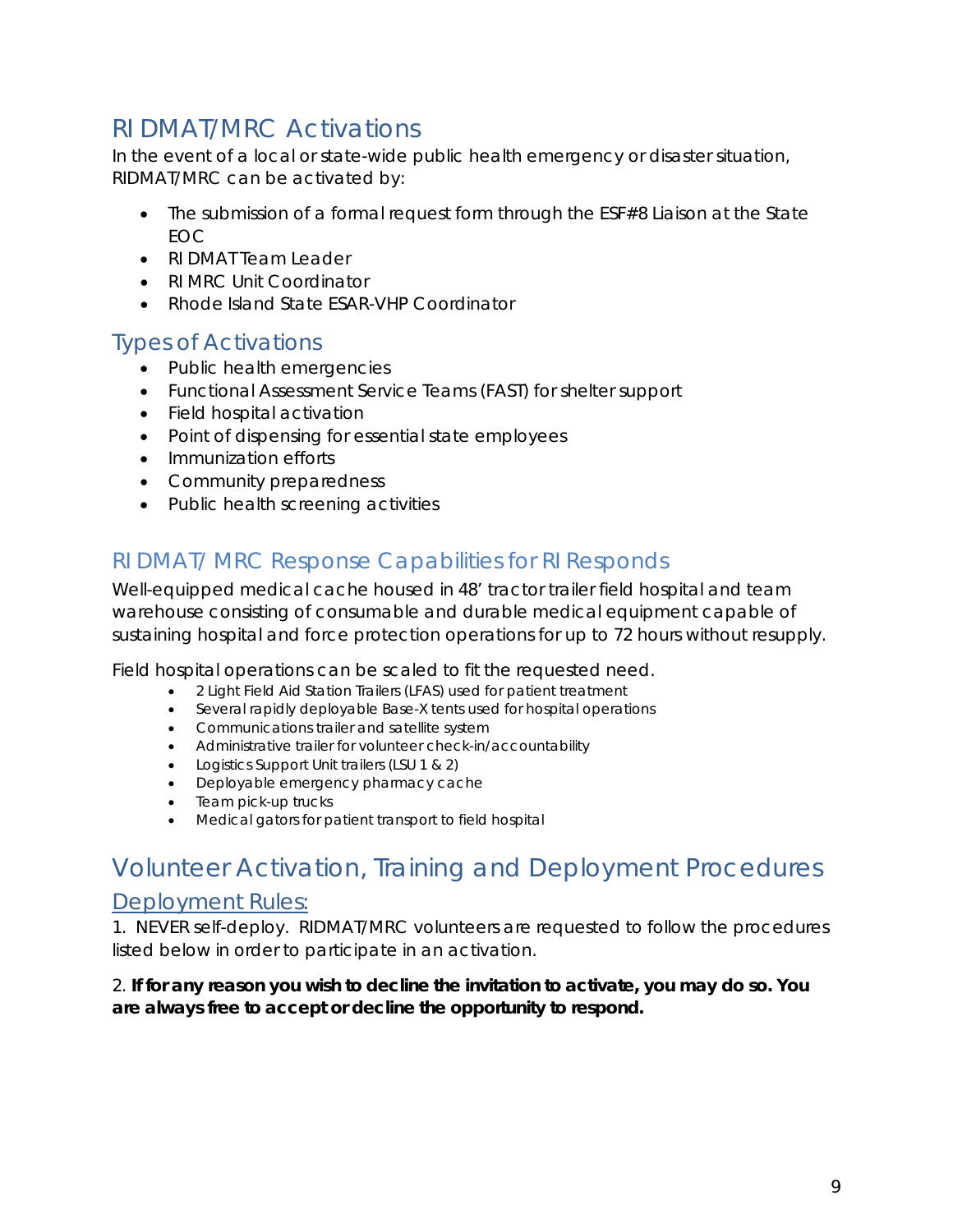# <span id="page-13-0"></span>DMAT/MRC Activation Stages

This portion of the volunteer handbook highlights the steps taken in a DMAT/MRC activation and helps members recognize the different phases of an activation cycle and identify expectations for each phase

The activation process begins with **Pre-Activation** planning. When imminent threats, natural disasters, or public health emergencies take place, a request for MRC volunteers may follow.

### <span id="page-13-1"></span>Pre-Activation:

- Warning Order (Blast EMAIL, SMS and PHONE NOTIFICATION to entire DMAT/MRC database)
- Alert Order (Specific EMAIL NOTIFICATION to DMAT/MRC Members signed up for potential shift)
- Activation Order (Notification to specific members to activate)

### <span id="page-13-2"></span>Warning Order:

A Warning Order advises team members of a possible activation. All three types of notification may be used to warn DMAT/MRC members of a possible activation situation. A warning order also increases DMAT/MRC's Emergency Operations Center's (EOC) activity level to "elevated". During this time DMAT/MRC's EOC increases monitoring of information, logistical activity and operations based on anticipated response request. DMAT/MRC members are asked to be "on-call" should a response be needed.

### <span id="page-13-3"></span>Alert Order:

An alert order puts members on alert. DMAT/MRC members that signed up for a potential shift through RI Responds should begin to make preparations for activation including placing personal items in a go-bag (stethoscope, work gloves, pertinent weather gear, snacks and food and personal items.

#### <span id="page-13-4"></span>Activation Order:

An activation order is an official activation of the DMAT/MRC members. Those who receive the activation order will receive the event specific detail email (as described below) that includes:

- where and when to report, including where to park
- how long the event is anticipated to last
- what to bring with you
- whether or not food will be provided

### <span id="page-13-5"></span>Activation

At the activation stage, DMAT/MRC members activate per instructions received during the Activation Order.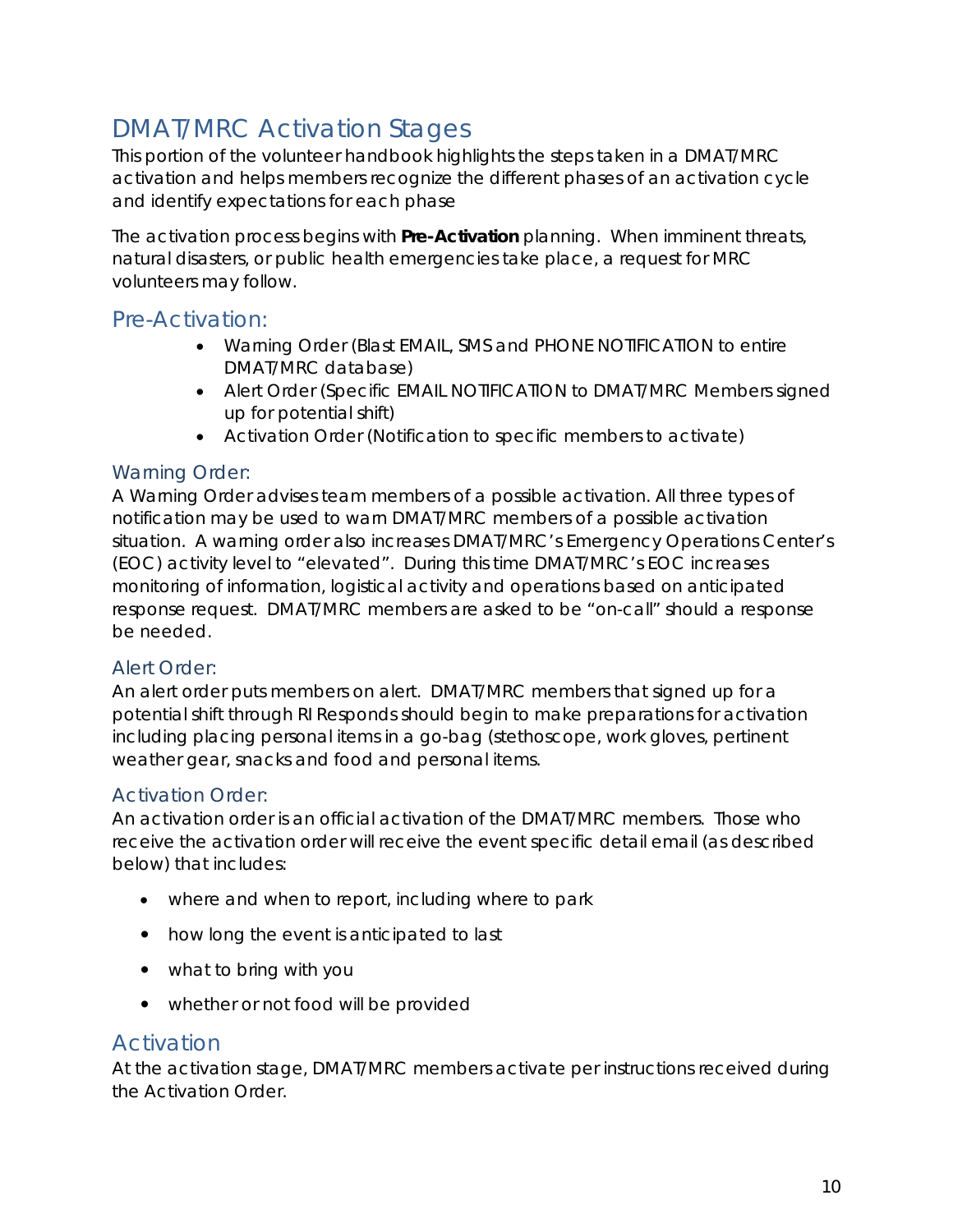### <span id="page-14-0"></span>Notification of Activation or Training:

For planned events, notification is normally provided via email.

In an actual emergency, the most expedient forms of contact will be used, including *email, phone, text or all three.* 

Telephone contact will consist of emergency notification via RI Responds, which will broadcast an automated message to registered members. Listen carefully, as you may be asked to respond to the notification call by using the touch tone key pad on your phone or by calling back a designated number.

If for any reason you wish to decline the invitation to activate, you may do so. You are always free to accept or decline the opportunity to respond.

#### <span id="page-14-1"></span>Activation or Training Instructions:

Shortly after you have agreed to participate in a training or activation, via online sign up-instructions below, you will receive a system generated confirmation that will then be followed by Event Specific Instructions.

EVENT SPECIFIC INSTRUCTIONS include:

- where and when to report, including where to park
- how long the event is anticipated to last
- what to bring with you
- whether or not food will be provided
- Remember to always bring your photo ID, your MRC badge and your MRC Team shirt:

#### <span id="page-14-2"></span>MRC *UNIFORM*:

Whenever members are in uniform, be mindful that you are representing the national MRC system, as well as RIDMAT/MRC.

- MRC Team Shirt
- MRC Badge and Lanyard
- Khaki Bottoms
- Closed Toe Boots / Shoes

#### <span id="page-14-3"></span>On-scene Protocols:

- Check-In www.Mobile.RIResponds.org
	- When you first arrive at the site you will need to check in to ensure accountability and safety. RIDMAT/MRC uses Mobile.RIResponds to track volunteer activation and movement on scene.
- Just-In-Time Training / Incident Briefing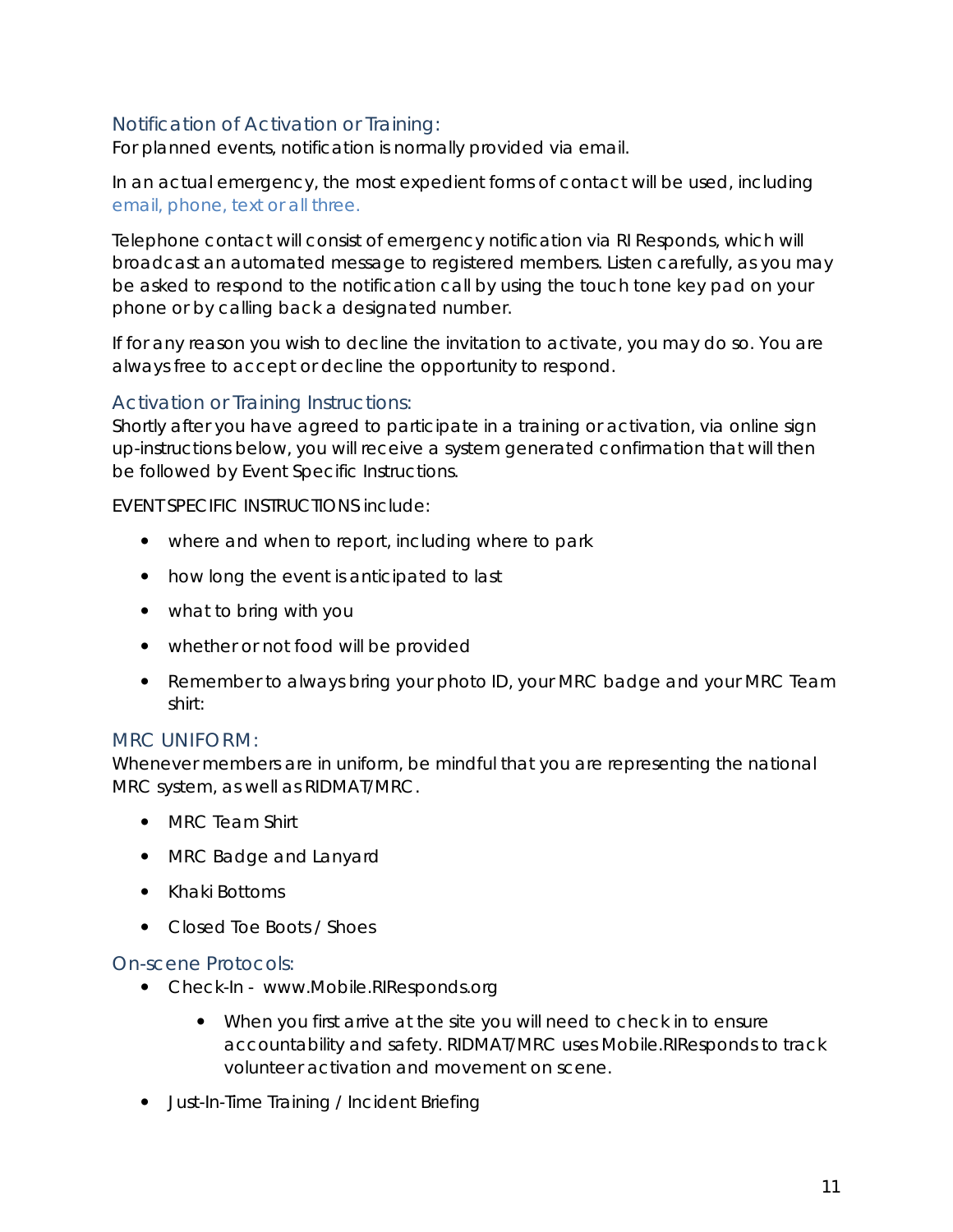- Just in Time Training will cover information that is incident specific and an event briefing will be provided to the group, along with a brief review of the Incident Command System. In addition, orientation to the site will be provided as well as a briefing on any specific details that pertain to the goals of the activation/training.
	- If any disease or agent -specific training is needed, that will also be provided.
- Finally, all volunteers with similar job duties will meet with a supervisor to review responsibilities, receive training if needed, and get answers to any questions they may have about their specific job.

# <span id="page-15-0"></span>Health and Safety Concerns for Volunteer Activation

During any activation to a disaster or public health emergency, leadership and volunteers should consider the risks to responders: unanticipated weather conditions, hazardous materials, and stress factors. These risks often accompany long shifts of irregular work hours and limited time for sleep and recreation.

### <span id="page-15-1"></span>Activation Stressors

DMAT/MRC members face any number of possible stressors during their activation. Those stressors may include:

#### Long Working Hours

- Shifts of 12 or more hours
- Work periods of 24 or more hours with few breaks
- Standing during those long shifts, often for 8 or more hours

#### Responder Working Conditions

- Working long hours in dusty or dirty air with a mask or respirator
- Working at night or in the dark
- Sometimes extreme temperatures below freezing or above 100 degrees Fahrenheit with high humidity
- Poor sleeping environment

#### <span id="page-15-2"></span>Pre-Activation Health Check

With the above stressors expected, DMAT/MRC members should consider existing health conditions that may impair their ability to work in the conditions described above.

#### **The following health conditions may significantly affect performance in the field and hinder proper response:**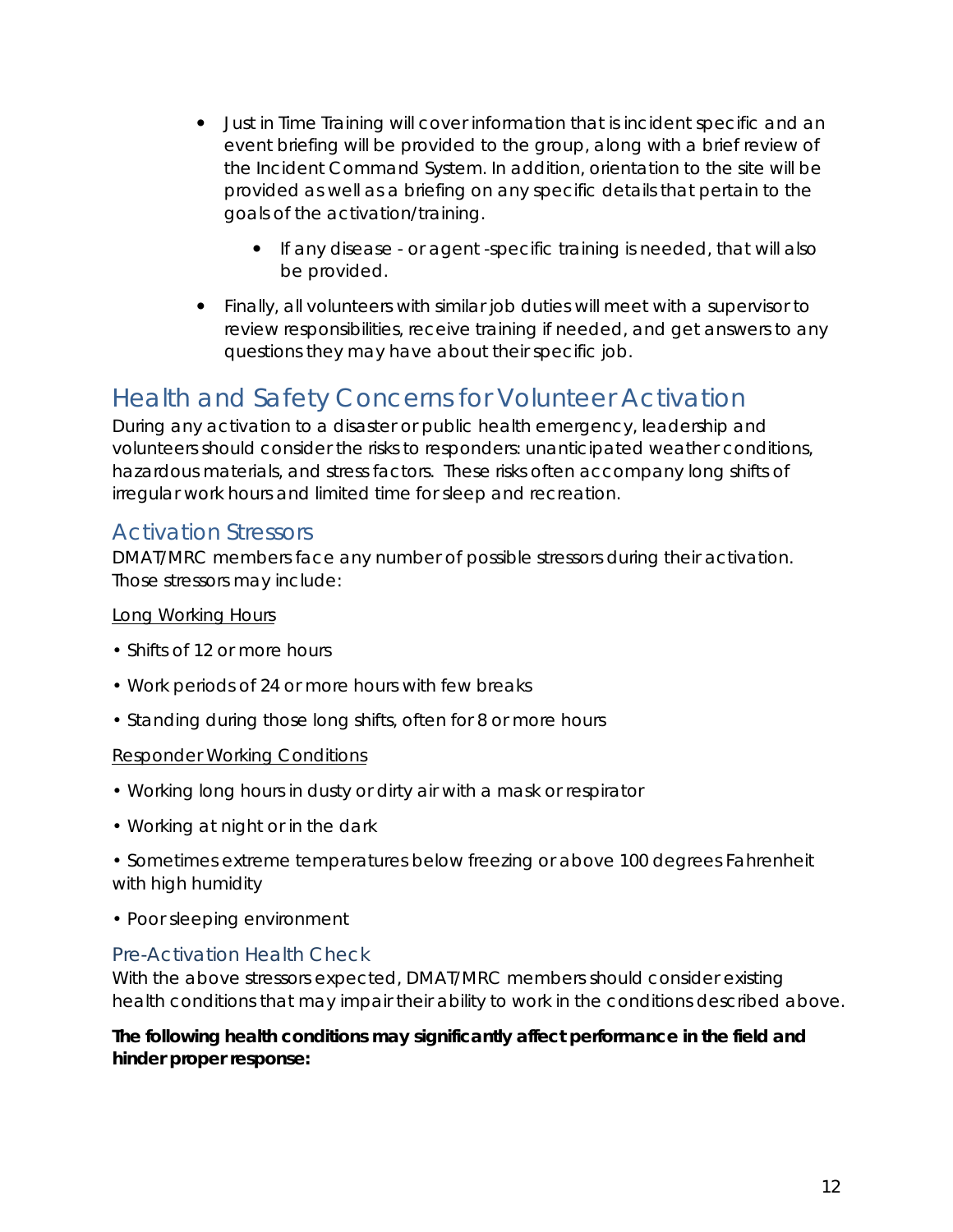### <span id="page-16-0"></span>Health Conditions

• General surgery within the past 21 days

• High blood pressure: sustained systolic above 150 mm Hg or diastolic pressure above 90 mm Hg

• Limbs dependent on devices such as casts, canes, braces, crutches, or wheelchairs

• Presence of a prosthetic limb which hinders the ability to perform in the extreme conditions described in the above stressors

• Breathing conditions requiring continuous positive airway pressure (CPAP), supplemental oxygen, inhalers, or powered nebulizers

• Corrected vision worse than 20/50

• Current use of medications that may cause drowsiness, dizziness, or altered mental capacity

- Use of medications that require refrigeration
- Use of medical devices that depend on electric power sources for use or recharging
- Pregnancy

• Any medical condition requiring monitoring by a medical practitioner during the activation time

Deploying responders who cannot effectively perform in the often hazardous environments of a public health emergency or disaster may draw off resources.

DMAT/MRC members who bring chronic or other health conditions to the field usually worsen under the stress of irregular sleep. Planning staffing for activation demands careful consideration of DMAT/MRC members' chronic or recent health conditions.

# <span id="page-16-1"></span>Demobilization

Activation phase ends with Demobilization. For the purpose of this manual, demobilization practices include equipment and paperwork accountability and signing out with supervisor or admin.

#### <span id="page-16-2"></span>Equipment and paperwork accountability

- Clean up area
- Repackage and return unused supplies and medical electronics to Logistics Officer or Supervisor
- Complete all required documentation
- Submit all documentation to Supervisor or Admin Unit Leader
- Participate in recovery activities as requested by Supervisor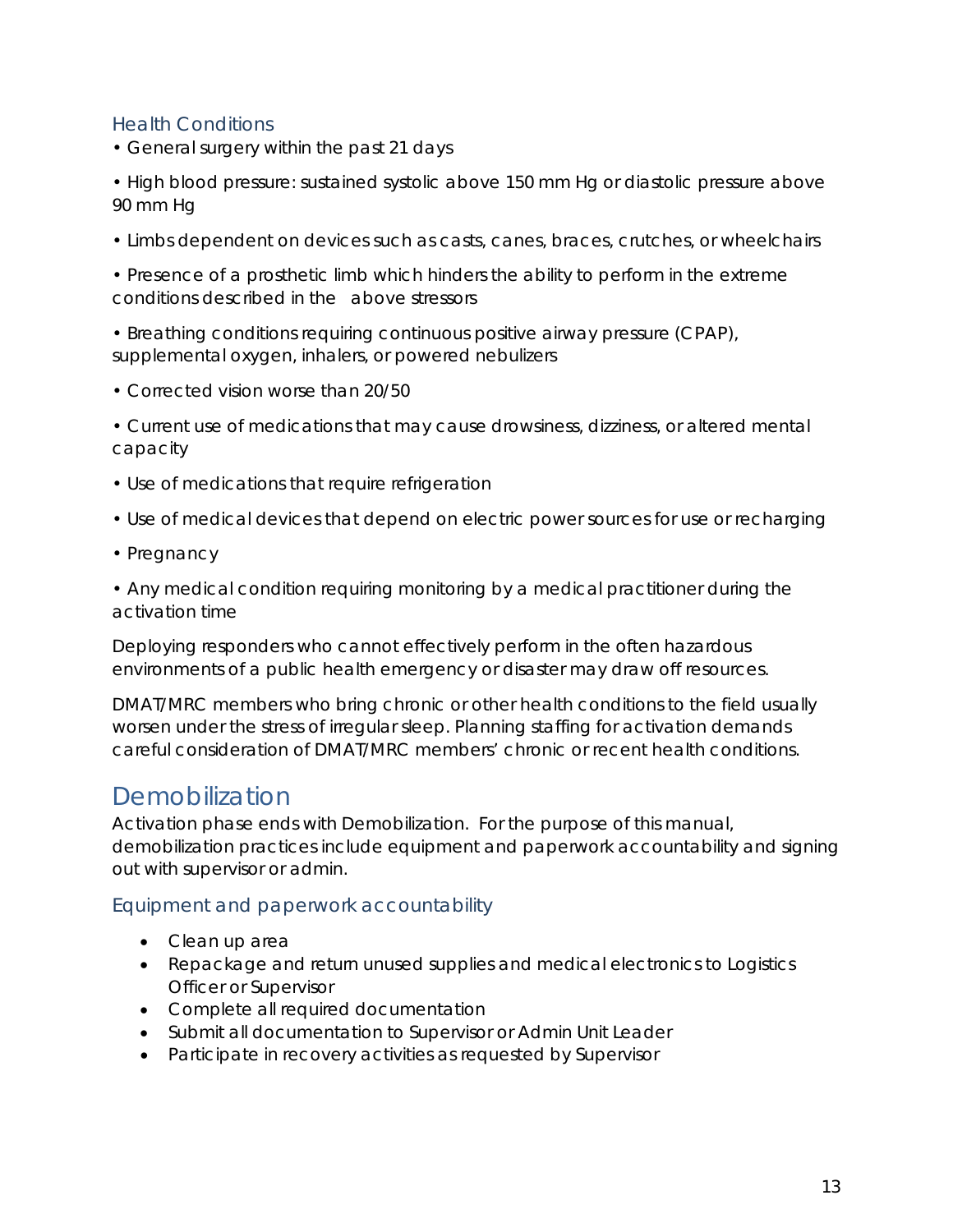#### <span id="page-17-0"></span>Sign-Out

• Sign-Out - www.Mobile.RIResponds.org

When your active shift is done, you will need to check out to ensure proper accountability and safety. RIDMAT/MRC uses www.Mobile.RIResponds.org to track volunteer activation and demobilization from the event.

# <span id="page-17-1"></span>RIDMAT/MRC Volunteer Liability Coverage

**MRC volunteers are protected under RI General Law 30.30.15 from liability during authorized training and deployment provided their actions are within the scope of their assigned duties and do not constitute gross negligence or willful or wanton misconduct.** All providers licensed or certified by the RI DOH are required by RI General Law 30.30.15 to perform within their legal scope of practice. Failure to do so may constitute "gross negligence or willful or wanton misconduct."

*Excerpts from:*

#### <span id="page-17-2"></span>RI General Law 30.30.15

<span id="page-17-3"></span>**§ 30-15-15 - Immunity from liability – Compensation for death or injury of disaster response workers.**

#### *SECTION 30-15-15*

§ 30-15-15 Immunity from liability –Compensation for death or injury of disaster

response workers. – (a) All functions under this chapter and all other activities relating to disaster response are hereby declared to be governmental functions. Neither the state nor any political subdivision thereof nor other agencies of the state or political subdivision thereof, nor, except in cases in willful misconduct, gross negligence, or bad faith, any disaster response worker complying with or reasonably attempting to comply with this chapter, or any order, rule, or regulation promulgated pursuant to the provisions of this chapter, or pursuant to any ordinance relating to precautionary measures enacted by any political subdivision of the state, shall be liable for the death of or injury to persons, or for damage to property, as a result of disaster response activity. The provisions of this section shall not affect the right of any person to receive benefits to which he or she would otherwise be entitled under this chapter, or under the Worker's Compensation Act, chapters 29 – 38 of title28, or under any pension law, nor the right of any person to receive any benefits or compensation under any act of congress.

(b) Any requirement for a licensee to practice any professional, mechanical, or other skill shall not apply to any authorized disaster response worker who shall, in the course of performing his or her duties as, practice any professional, mechanical, or other skill during a disaster emergency.

(c) In the absence of any other benefits as provided by law, all disaster response workers who shall be killed or sustain disability or injury while in training for or on disaster response duty shall be construed to be employees of the state, any other provisions of the law to the contrary notwithstanding, and shall be compensated in like manner as state employees are compensated under the provisions of chapters 29 – 38 of title 28.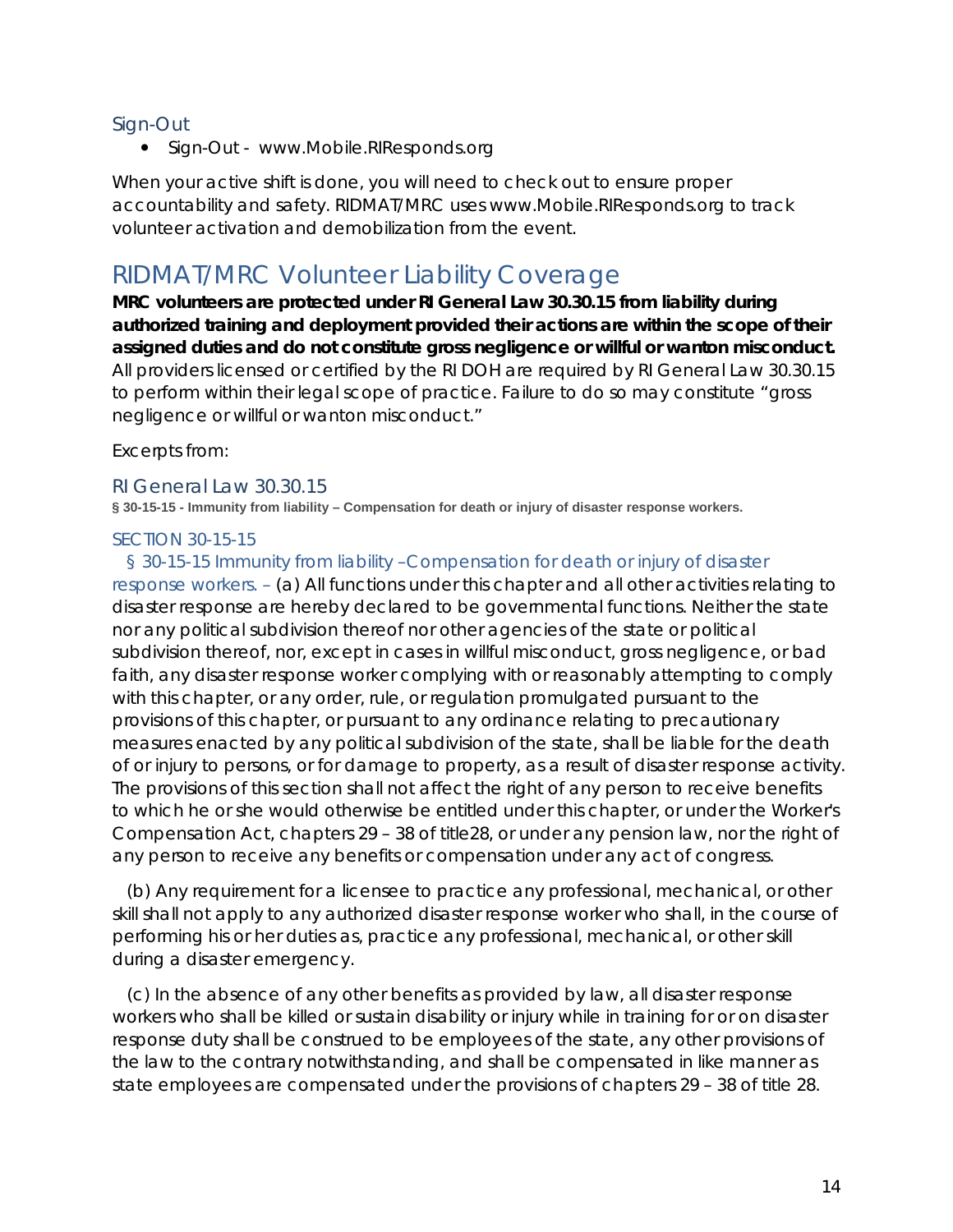(d) As used in this section, the term "disaster response worker" shall include any full or part time paid, volunteer, or auxiliary employee of this state, other states, territories, or possessions, the District of Columbia, the federal government, any neighboring country, or any political subdivision thereof, or any agency or organization or any private person, firm or corporation performing disaster response services at any place in this state subject to the order or control of, or pursuant to a request of, the state government or any political subdivision thereof.

# <span id="page-18-0"></span>RIDMAT/MRC Volunteer Code of Conduct

RIDMAT/MRC volunteers should recognize that even as a volunteer, members are subject to a code of ethics similar to that which binds the professional in the field in which they work. Volunteers assume certain responsibilities in agreeing to participate as a member of RIDMAT/MRC.

It is the expectation of RIDMAT/MRC that all volunteers adhere to the Code of Conduct in their interactions with patients, colleagues, other health professionals, and the public.

For the Code, there is reference to "volunteer". In this context, the term volunteer includes employees, members of the Executive Board, volunteers, contracted workers, students and instructors. The Code applies to all RIDMAT/MRC volunteers involved in the clinical and administrative activities of the organization and because of its broad reach, certain portions of the Code will be more directly applicable to some disciplines than to others. For example, the clinical portions apply to physicians, nurses, technicians and all other professionals engaged in patient care.

Failure to meet or attempt to meet obligations described below represents a violation of the RDMAT/MRC Code of Conduct and will be addressed by the appropriate DMAT/MRC disciplinary committees and processes if necessary.

RIDMAT/MRC is committed to

- 1. Patient care
- 2. Education and training
- 3. Safety

### <span id="page-18-1"></span>A. Professional Volunteer Obligations

First and foremost, as a volunteer, RIDMAT/MRC recognizes that there may be instances that you are not able to fulfill the commitment that you signed up for. RIDMAT/MRC asks that ALL volunteers recognize that once you have signed up for a shift, that shift is removed from the system. Therefore, if you are no longer able to make your obligation, for any reason, please inform the mission lead or [info@riresponds.org](mailto:info@riresponds.org) as soon as you know you can no longer fill the position. A no-call, no-show will only be tolerated once before notification is sent to the volunteer and the next mission lead.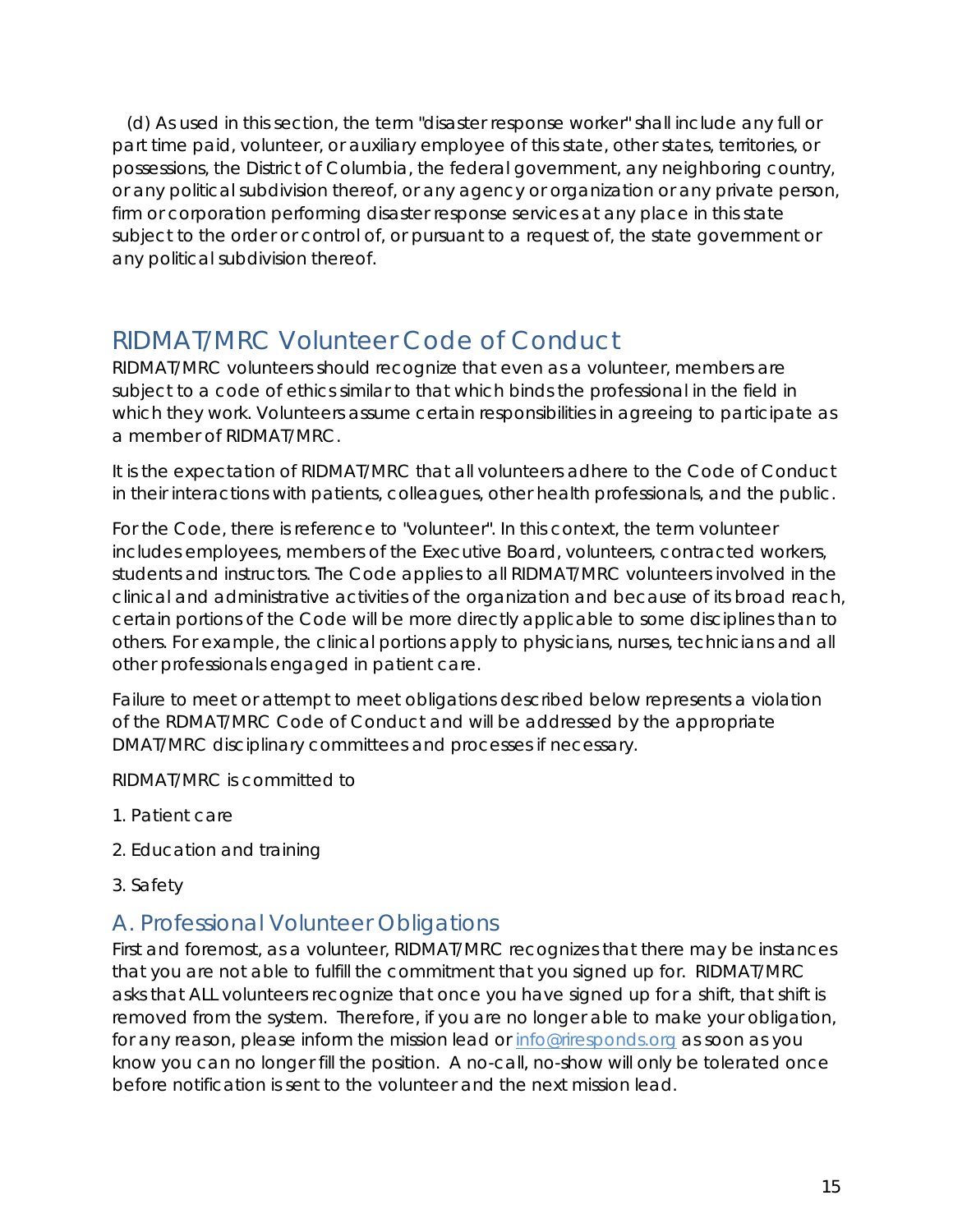#### <span id="page-19-0"></span>*Respect for Persons*

\* Treat patients and staff with the same degree of respect you would wish them to show you.

\* Treat patients with kindness, gentleness and dignity.

\* Respect the privacy and modesty of patients.

\* Do not use offensive language, verbally or in writing, when referring to patients or their illnesses.

\* Do not harass others physically, verbally, psychologically or sexually.

\* Do not discriminate on the basis of sex, religion, race, disability, age or sexual orientation.

\* Refrain from behavior that includes intimidation, foul language, threats of violence or retaliation.

\* Refer to patients by their name, not by their diagnosis or location.

\* Avoid the use of first names without permission in addressing adult patients.

\* Respect with tolerance, the religion, culture and customs of patients, visitors and staff.

\* Realize that patients and their visitors are in an environment that can be unfamiliar and frightening. Communicate frequently in language that a layperson can understand.

#### *Respect for Patient Confidentiality*

\* Do not share medical information with anyone except those health care professionals integral to the care of the patient or within the context of Hospital operations.

\* Do not discuss patients or their illnesses in public places where the conversation may be overheard.

\* Do not publicly identify patients, in spoken words or in writing, without adequate justification.

- \* Do not invite or permit unauthorized persons into patient care areas of the institution.
- \* Do not access confidential patient information without a professional "need to know."
- \* Do not misuse electronic mail.
- \* Do not remove confidential patient information from the premises.

#### *Responsibility for Patient Care*

\* Obtain the patient's informed consent for diagnostic tests or therapies and respect the patient's right to refuse care or procedures.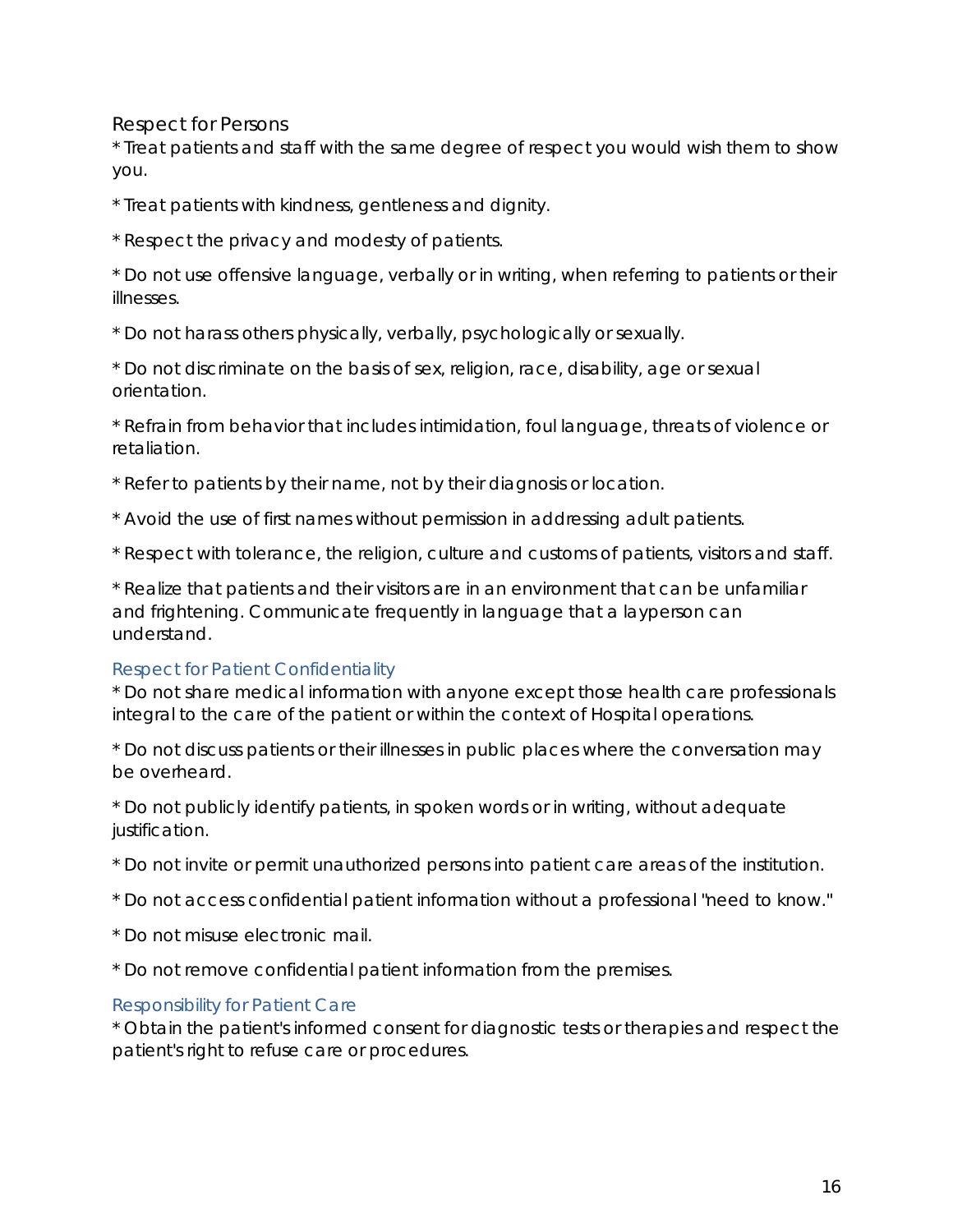\* Assume responsibility for the patients under your care until you have transferred the care to another professional and that professional has acknowledged the transfer of care.

\* Complete patient record documentation promptly and conscientiously.

\* Coordinate with your team the timing of information sharing with patients and their families to present a coherent and consistent treatment plan.

\* Do not abandon a patient. If you are unable/unwilling to continue care, you have an obligation to assist in making a referral to another competent practitioner willing to care for the patient.

#### *Professional Growth & Awareness of Limitations*

\* Be aware of your personal limitations and deficiencies in knowledge and abilities and know when and whom to ask for supervision, assistance or consultation.

\* Know when and for whom to provide appropriate supervision.

\* Students and other trainees should have all patient workups and orders reviewed and countersigned by the appropriate supervisor.

\* Do not involve patients in personal issues or solicit for personal gain.

\* Do not engage in unsupervised involvement in areas or situations where you are not adequately trained.

#### *Deportment as a Professional*

\* Clearly identify yourself and your professional level to patients and staff; wear your name badge at all times above the waist and in plain view.

\* Dress in a neat, clean, professionally appropriate manner. Maintain professional composure despite the stresses of fatigue, professional pressures, or personal problems.

\* Do not make offensive or judgmental comments about patients or staff, verbally or in writing.

\* Do not criticize the medical decisions of colleagues in the presence of patients or staff or in the medical record.

\* Do not access confidential staff information without a professional need to know.

\* Do not abuse alcohol or drugs that could diminish the quality of patient care or professional performance.

\* Do not participate in political campaigns including the wearing of political buttons and discussion of political issues while on WHHS premises.

#### *Responsibility for Peer Behavior*

\* Report serious breaches of the Code of Conduct to your supervisor or Incident Commander.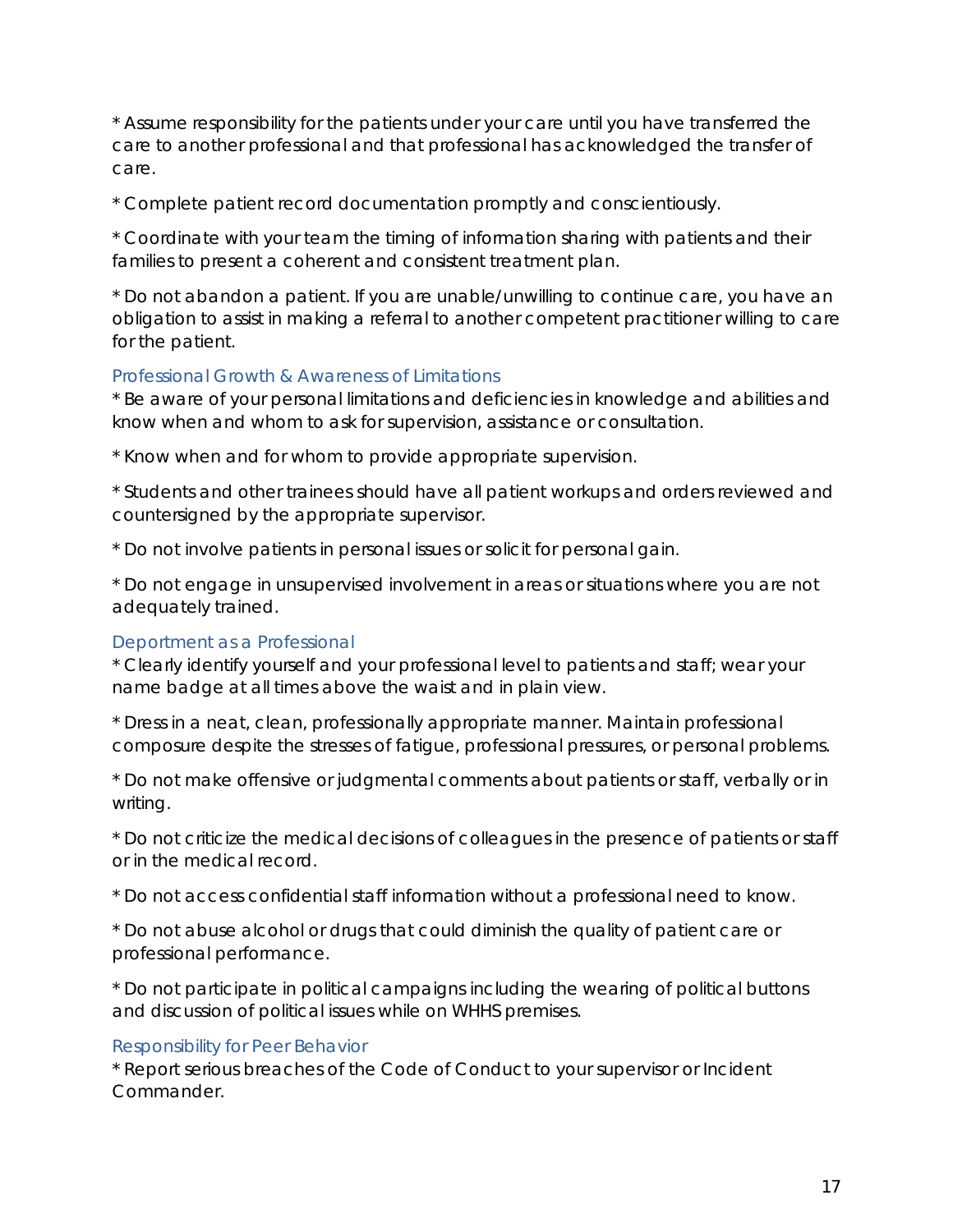\* Indicate disapproval or seek appropriate intervention if you observe less serious breaches.

\* No action of retaliation or reprisal shall be taken against anyone who reports suspected fraud or improper conduct.

# <span id="page-21-0"></span>B. Disciplinary Procedures

Disciplinary action may be initiated to correct inappropriate performance, work-related behavior or behavior which reflects adversely upon RIDMAT/MRC. The degree of disciplinary action shall relate to the gravity of the improper performance or conduct. Disciplinary actions may consist of the following three-step process: verbal warning; written warning; and dismissal. Any disciplinary action must involve the MRC Coordinator.

Any of the following constitute cause for disciplinary actions:

- Incompetence.
- Work outside the scope of certification/licensure/job description.
- Breach of confidentiality.
- Inefficiency.
- Neglect of duty.
- Dishonesty.
- Intentional harm.
- Possessing, dispensing, under the influence or impaired by alcohol or an illegal substance while on duty, except in accordance with medical authorization.
- Commission or conviction of a felony or a misdemeanor, reflected on a CORI check or committed while an MRC volunteer.
- Any issues contained on a SORI.
- Discourteous treatment of the public or other responders.
- Conduct detrimental to the team.
- Willful disobedience of personnel policies, rules and regulations.
- Misuse of MRC property.
- Unsafe work habits.
- Seeking to obtain financial, sexual or political benefit from another employee, volunteer or client obtained by the use of force, fear or intimidation.
- Mishandling of public funds.
- Falsifying records.
- Any other improper conduct or performance that constitutes cause for disciplinary action.

# <span id="page-21-1"></span>C. Volunteer Dismissal

MRC volunteers agree that the MRC unit may, at any time, terminate the volunteer's relationship with the MRC based on the preceding disciplinary procedures. The MRC volunteer may at any time, for whatever reason, decide to sever his/her relationship with the MRC. Notice of such a decision should be communicated to the MRC Unit Coordinator as soon as possible.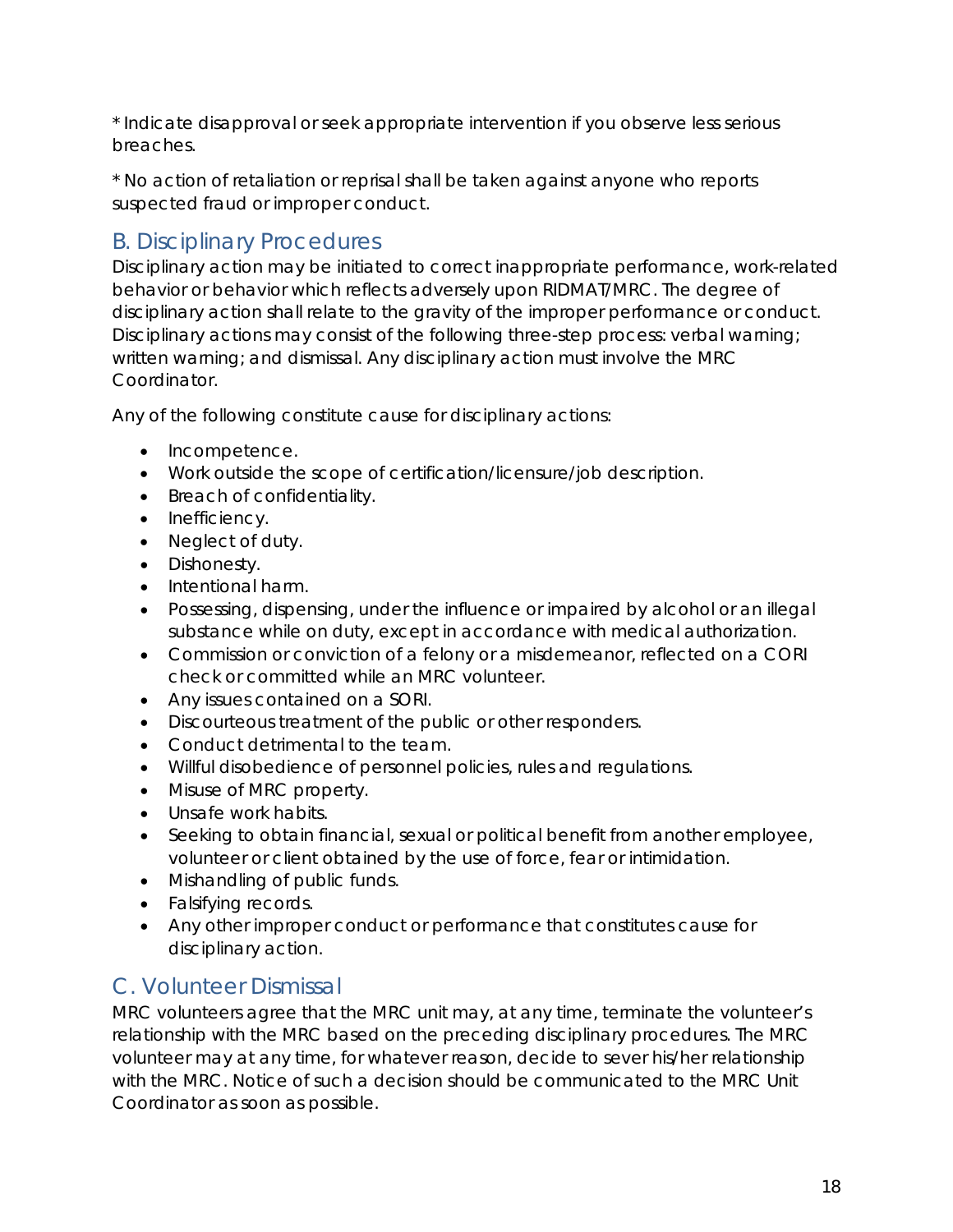# <span id="page-22-0"></span>RIDMAT/MRC Volunteer Social Media Policy

*RIDMAT/MRC volunteers are asked to please follow this policy when posting on/to RIDMAT/MRC's social media (for example, our [Facebook page](http://www.facebook.com/RedRoverOrg) or [Twitter feed\)](http://www.twitter.com/RedRoverOrg), or when it's likely that your content could be interpreted as representing RIDMAT/MRC.*

#### <span id="page-22-1"></span>General policy

- 1. RIDMAT/MRC values the conversations and contributions that arise from social media use. Always keep in mind your association with RIDMAT/MRC, use good judgment and make sure your profile settings and content are consistent with how you wish to represent yourself personally and professionally.
- 2. RIDMAT/MRC volunteers are encouraged to share content posted by RIDMAT/MRC on its website and other media outlets.
- 3. As a RIDMAT/MRC volunteer, consider whether your post(s) could be interpreted as representing RIDMAT/MRC's position. When publishing content that may bring confusion or controversy to RIDMAT/MRC's brand, include a disclosure, such as, "The postings on this site are my own and don't necessarily represent RIDMAT/MRC's position, strategy or opinion."
- 4. Don't publish or publicly discuss RIDMAT/MRC or another organization's confidential information, whether or not the content ties back to your role as a RIDMAT/MRC volunteer. This includes unauthorized release of images, video, or other content.
- 5. When referencing information cited by someone else, include the link back to the source from which you heard the information wherever possible.
- 6. Avoid publishing anything that is disrespectful, damaging or potentially embarrassing to an individual or organization.
- 7. Always get permission prior to using the RIDMAT/MRC logo.
- 8. Respect copyright and fair use laws.
- 9. RIDMAT/MRC may remove, or request the removal of, any posts/publications in conflict with this policy.

#### <span id="page-22-2"></span>Social Medial Rules during Activation

*In addition to the above policy, due to the confidential and sensitive information that volunteers have access to during RIDMAT/MRC deployments, the following special rules apply to your social media use regarding these events:*

- 1. Do not post any confidential content from an activation. This includes, but is not limited to: a) the condition of the patients and b) the progress of the response.
- 2. Be aware that as a RIDMAT/MRC volunteer, your posting about a RIDMAT/MRC deployment has an increased likelihood of being interpreted as representing RIDMAT/MRC's position.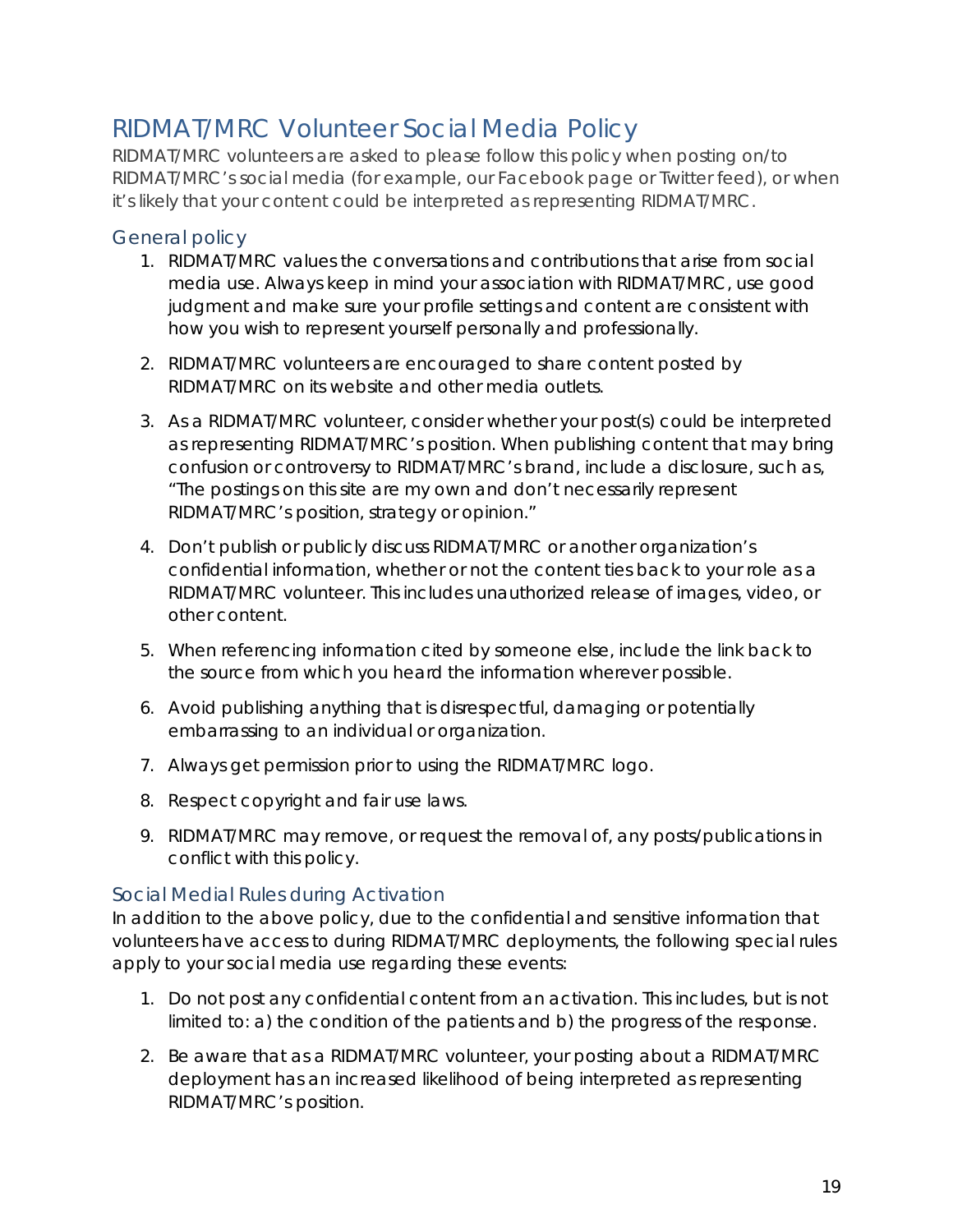- 3. Unless specifically authorized by RIDMAT/MRC staff, do not take or publish any photos or video from the deployment. This includes photos or videos taken by cell phone, even if these images are "just for me." The act of taking these photos on site can damage RIDMAT/MRC's relationship with its partners and may be in violation of HIPPA laws and regulations.
- 4. Talk to your Team Leader about appropriate ways to capture images of activity and colleagues. In most circumstances, this can be accommodated with photos taken away from the field hospital location, the aid station, shelter or patient treatment area. However, do not take or publish any such photos or videos until authorized by on-site RIDMAT/MRC staff or designated Team Leader. Sometimes the patient treatment areas may not be public knowledge.
- 5. Do not publish anything that is disrespectful, damaging, or embarrassing to any of our deployment partners or volunteers, including the inviting organization and other organizations working on the response.
- 6. As always, you are encouraged to share content RIDMAT/MRC has published on social media, such as press releases, Facebook posts and albums, and tweets. You may also share and post content that has already been published by other media sources.

*We encourage you to err on the side of caution with your deployment-related communication. If you have any questions about a communication, please discuss them with the Team Leader or Unit Coordinator. You are always welcome to contact RIDMAT/MRC with your questions, or if you have an idea about communication or a content suggestion***.**

#### <span id="page-23-0"></span>Communications with the Press and Outside Agencies

During a disaster or training event, only the Public Information Officer (PIO) – as specified through Incident Command – is authorized to speak with the media. Members of the MRC are instructed to refer the press to their supervisor (who would reference the PIO), rather than providing any opinions or information for the public.

# <span id="page-23-1"></span>RIDMAT/MRC Volunteer Incentive Program (VIP)

Whether a member volunteers once a week or once a month, their dedication to helping others and the Rhode Island Medical Reserve Corps deserves more than a pat on the back. Every time a member volunteers, they are sacrificing their time and energy for the greater good of their community and should be awarded as such. The appreciation for our volunteers is the single reason for creating the Volunteer Incentive Program (VIP). With this program, volunteers are recognized for their dedication and hard work. Based on the number of hours served, the volunteer can be awarded prizes and certificates, eventually being acknowledged as a premiere member of the RIMRC. With this membership in hand, the volunteer can earn prizes that change on a yearly basis.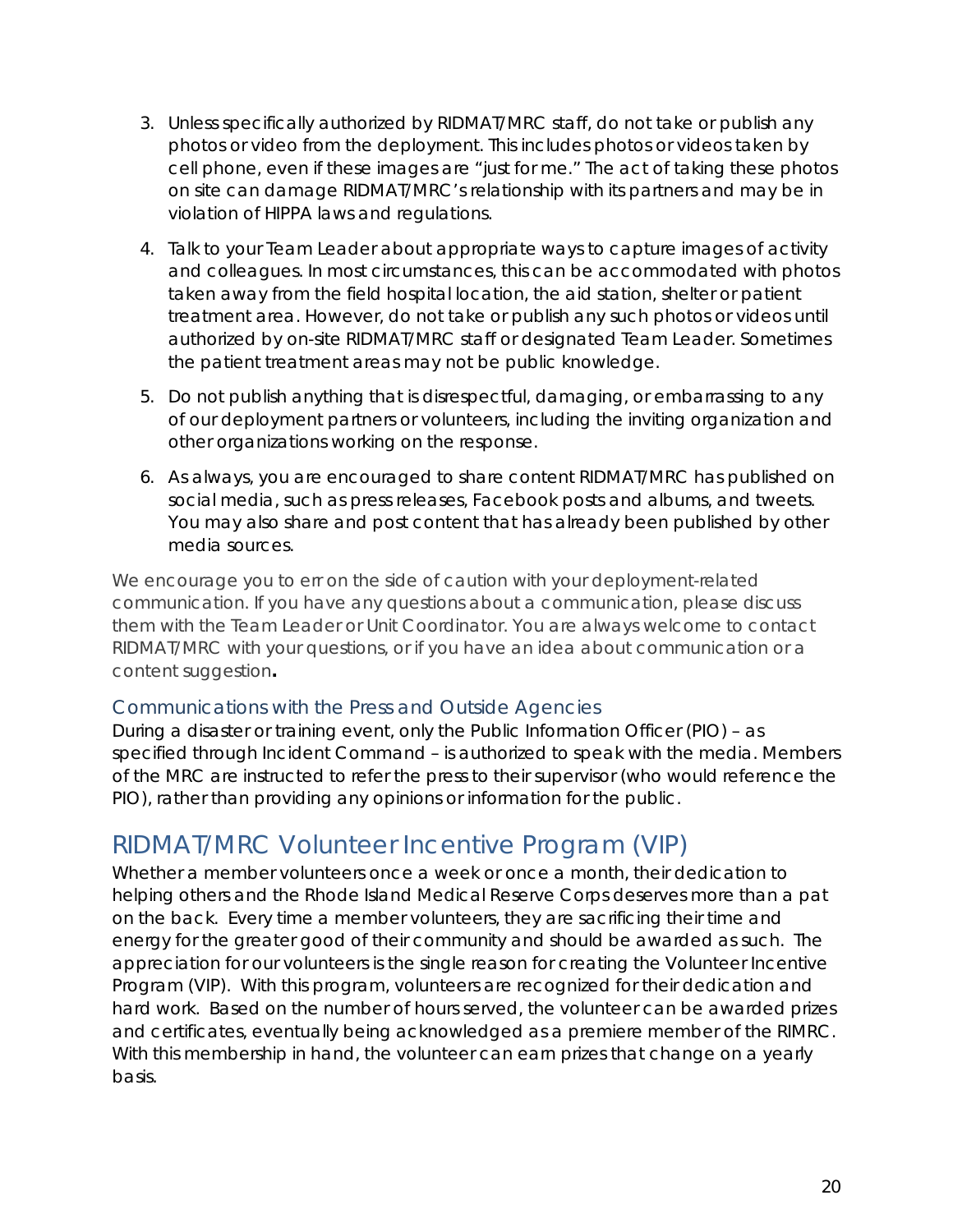#### <span id="page-24-0"></span>How to Earn Hours?

There are over 34, 8 hour planned events offered each year with a 3 hour, once a week logistics day held all year. That is over 428 potential volunteering hours each and every year. These volunteer hours can be logged at the beginning and end of each event through the RI Responds Time Tracker system. Certain classroom training sessions do not count towards the incentive program, strictly because these sessions are an incentive in and of themselves. They provide necessary training an education for each participant to successfully and efficiently deal with the task at hand. From a mathematical standpoint, the prizes are earned through hour blocks. Whether the first prize may be earned after volunteering for 3 hours or 40 hours, the prizes are earned based on hour blocks. Volunteering for 50 minutes does not qualify as 1 hour, but as 50 minutes. Time will be logged on a 10 minute scale with appropriate rounding. For example, volunteering for 12 minutes will be logged as 10 minutes, but 15 minutes will be logged as 20 minutes.

#### <span id="page-24-1"></span>**Conditions**

The required hours to earn a reward must be tracked within the same year. Hours do not roll over to the next year, strictly because rewards can be earned on a yearly basis. The prizes may remain the same depending on the tier level, or they may vary with a timely notification to our volunteers. One member can only participate in the incentive program once a year. Meaning that extra hours logged in over the maximum prize value will not earn further prizes of higher or lesser magnitude. Extra hours logged are purely for the satisfaction of the person volunteering. Hours can be logged based on the duration of the volunteer's stay. Volunteer hours, in order to be counted, must be tracked through the RI Responds Time Tracker system. This allows the unit coordinator to know the exact times volunteers sign in and out.

| <b>Hours</b> | <b>Incentive</b>         |
|--------------|--------------------------|
|              | <b>T-Shirt and Badge</b> |
| 15           | <b>Fleece Vest</b>       |
| 30           | <b>Back pack</b>         |
|              | <b>Crank Radio</b>       |

# <span id="page-24-2"></span>Appendices

<span id="page-24-3"></span>RI Responds Activation and Training Online Signup Instructions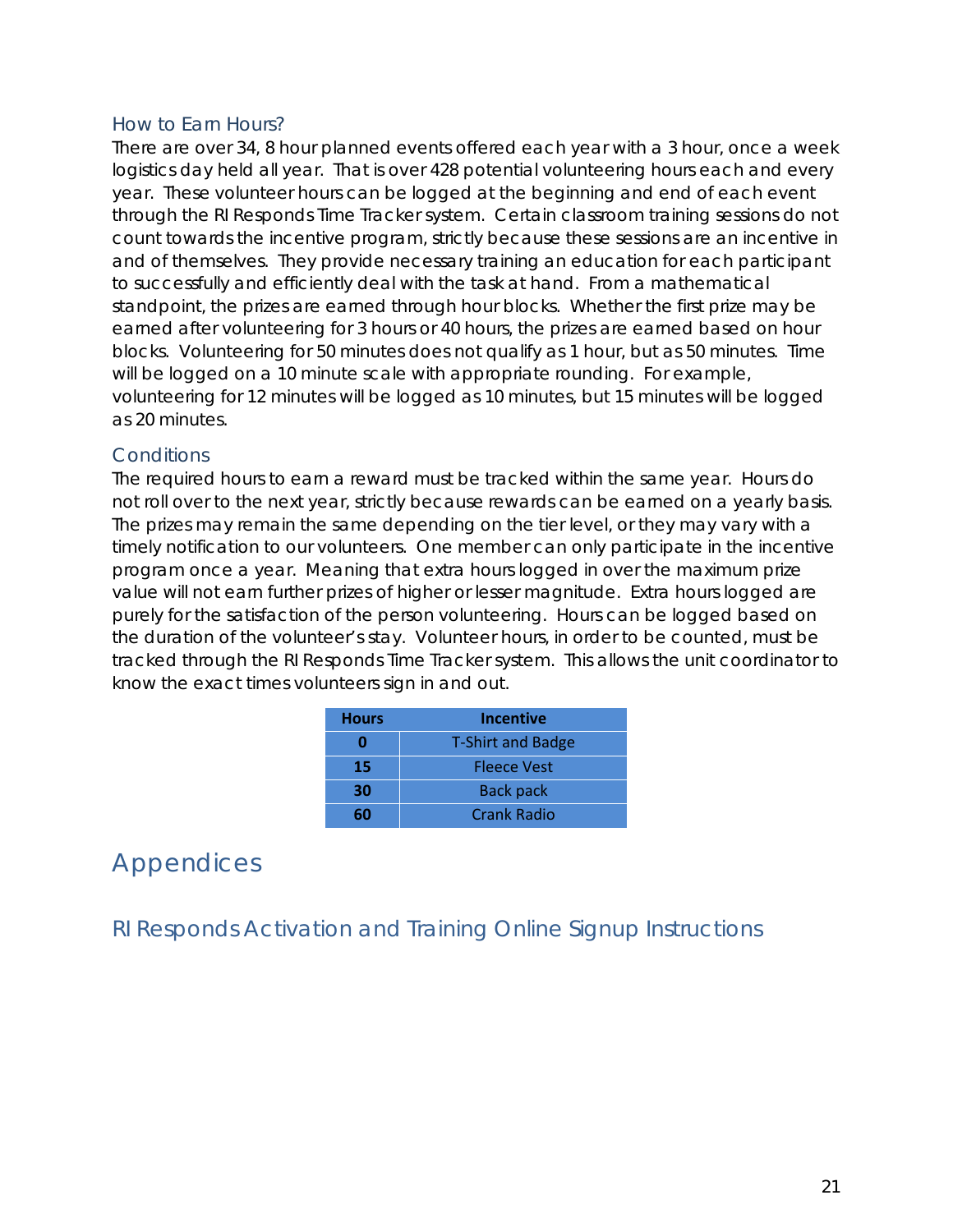







# <span id="page-25-0"></span>Job Action Sheets

### <span id="page-25-1"></span>Admin Unit Leader

**Supervisor**: Medical Director or Incident Commander

**Mission:** Maintain occupant registration records. Maintain a control register identifying occupants admitted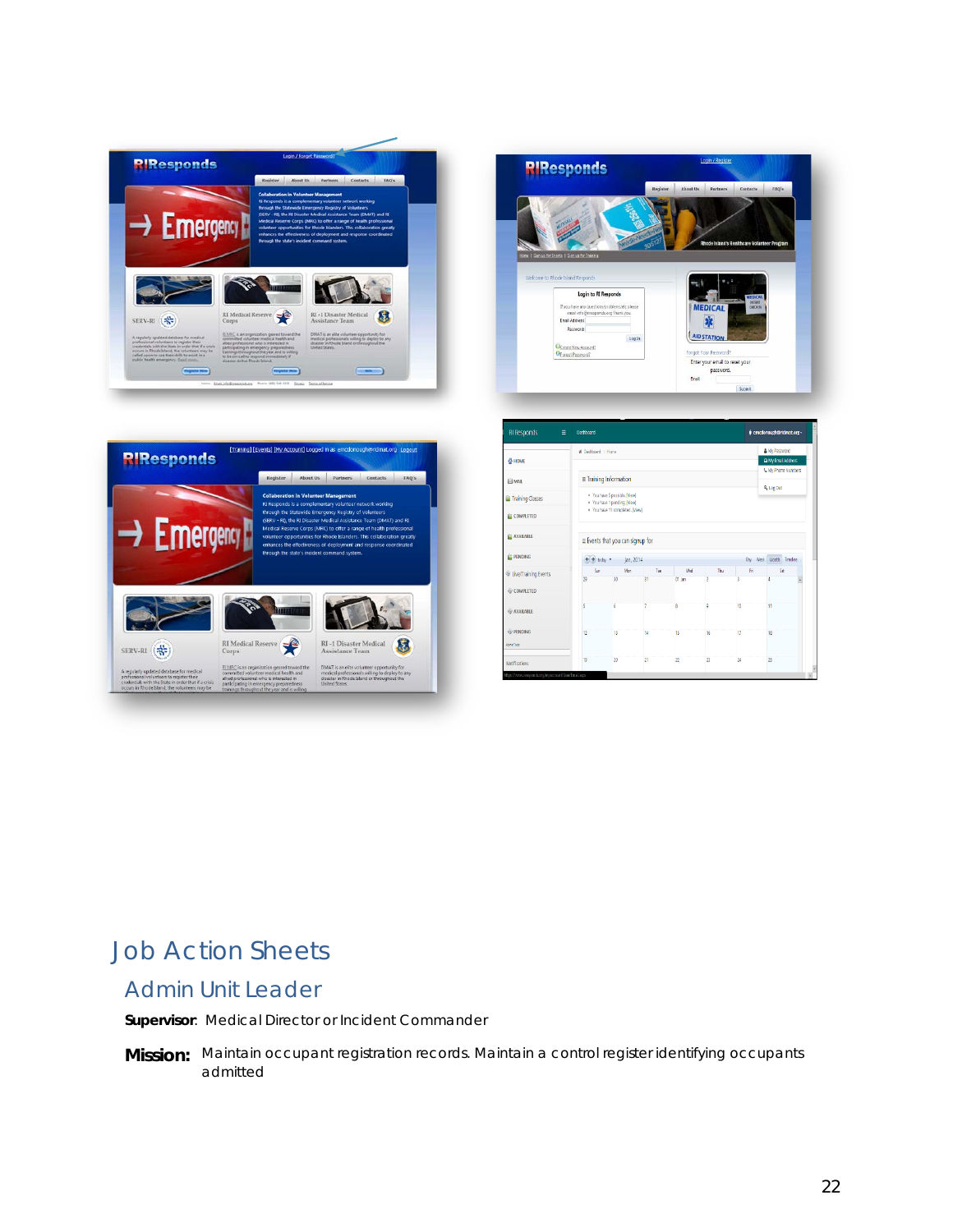#### **ACTIVATION (PHASE I & II)**

- □ Report to Medical Director/Incident Commander/Shelter Manager to obtain
- □ identification
- □ Attend staff briefing
- □ Receive assignment
- □ Set up Registration area
- □ Establish and maintain registration log and registration procedures
- □ Identify additional supply needs
- □ Familiarize self with Site layout and personnel

OPERATION (PHASE III)

- $\Box$  Prepare documents in compliance with the proper jurisdictions and/or EOC policies as assigned by the Planning Section Chief. This may include:
	- o Client data entry into the appropriate database.
	- o Agency specific records and summaries.
	- o Unit log/status report compilation.
- $\Box$  Maintain security of documents and records.
- **T** Ensure that all records are current and complete prior to demobilization.
- Report disruptions and changes to Planning Section Chief.
- Release reports to Finance and Administration Section Chief as requested.
- **Provide routine progress and/or status reports** to Planning Section Chief.
- **D** Monitor colleagues and clients for signs of fatigue or stress. Notify the person you report to as appropriate.
- **Perform other duties as assigned and approved** by the person you report to.
- Refer all media inquiries to PIO/Liaison Officer.

□ Participate in recovery activities if needed

□ Submit all documentation

□ Leave site

DEACTIVATION (PHASE IV)

- □ Clean-up Registration area
- □ Repackage and return unused supplies to Logistics Officer
- □ Complete all required documentation

### <span id="page-26-0"></span>Admin / Registration

#### **Supervisor: Admin Unit Leader**

**Mission: To assure collection of complete and accurate client information.**

ACTIVATION (PHASE | & II)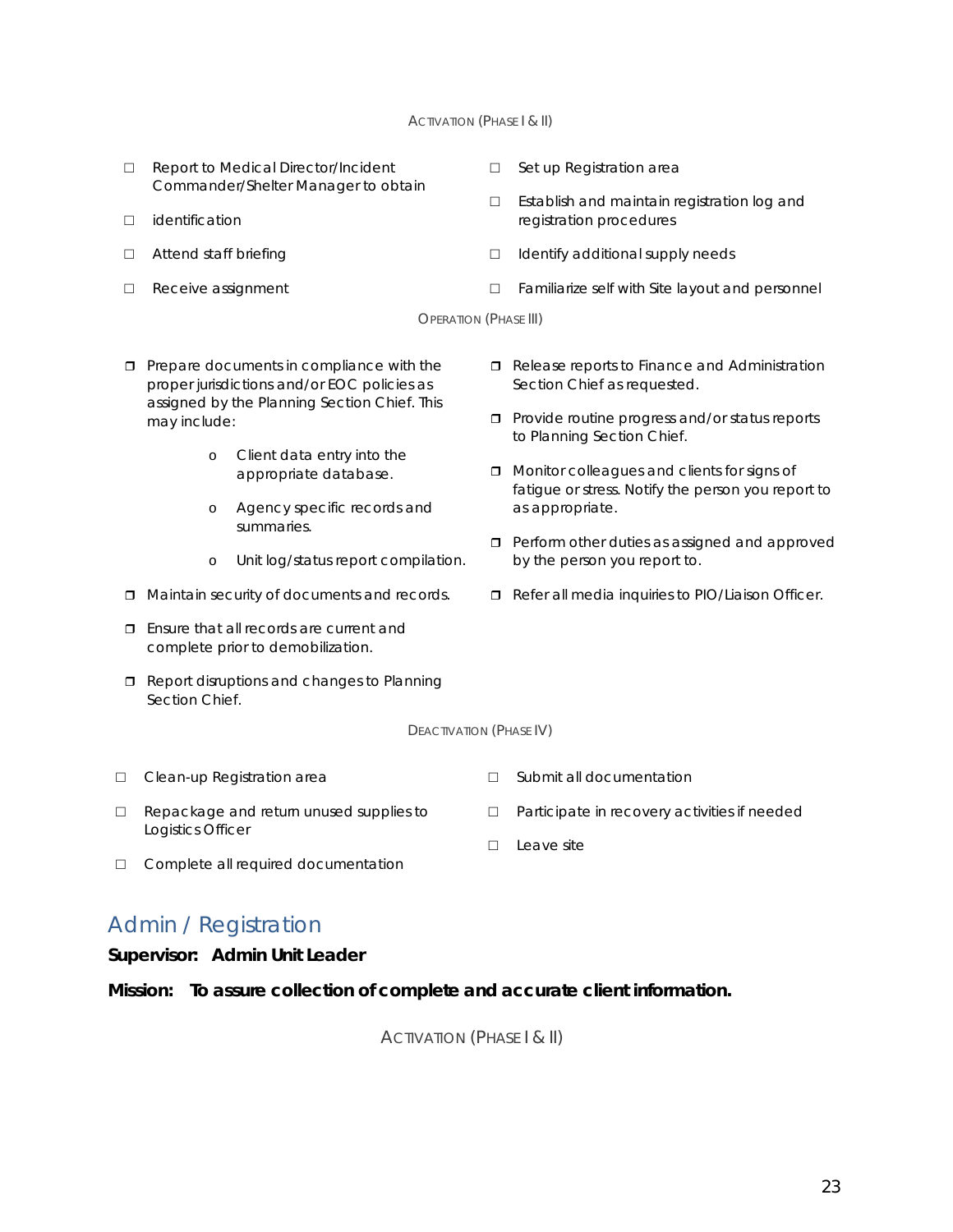- □ Report to Clerical Unit Leader and obtain identification
- □ Attend staff briefing
- □ Receive assignment from Clerical Unit Leader
- □ Set up Registration area
- □ Establish and maintain registration log and registration procedures
- □ Identify additional supply needs and communicate to Clerical Unit Leader
- □ Familiarize self with Site layout and personnel

**OPERATION (PHASE III)** 

- □ Review paper work for legibility and completeness
- □ Assist clients to correct errors or omissions in paperwork
- □ Notify Clinic Flow staff if clients appear to have special needs that have not been addressed
- □ Direct clients to the appropriate next station or area

DEACTIVATION (PHASE IV)

□ Clean-up Registration area

- □ Submit all documentation to Admin Unit Leader
- □ Repackage and return unused supplies to Logistics Officer
- □ Complete all required documentation
- □ Participate in recovery activities as requested by the Admin Unit Leader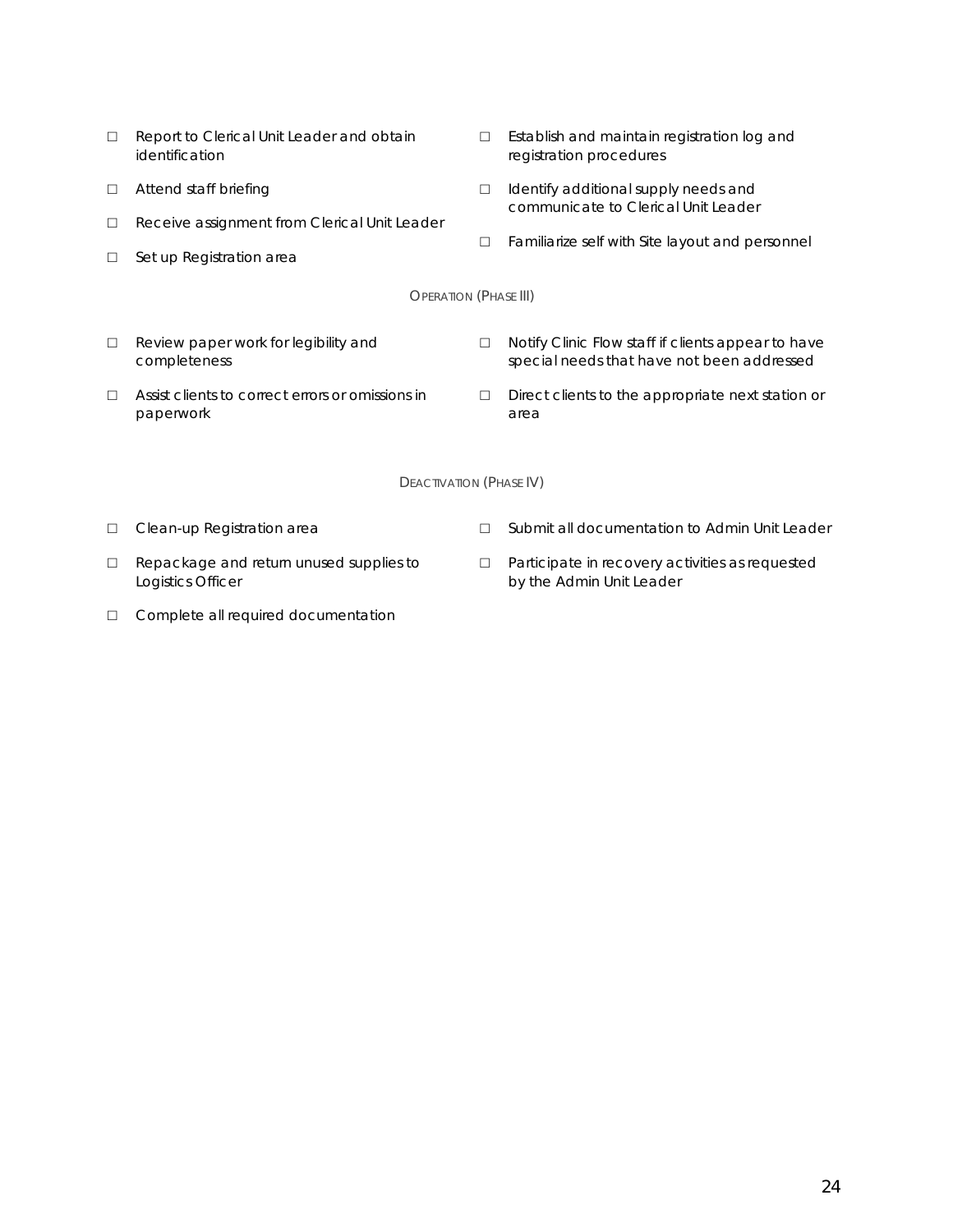# <span id="page-28-0"></span>Behavioral Health Specialist

|                                    | Supervisor:                          | <b>Clinical Unit Supervisor</b>                                                                                                                              |        |                                                                                                          |           |                                                                                         |
|------------------------------------|--------------------------------------|--------------------------------------------------------------------------------------------------------------------------------------------------------------|--------|----------------------------------------------------------------------------------------------------------|-----------|-----------------------------------------------------------------------------------------|
| Mission:<br><b>Qualifications:</b> |                                      | To serve as a brief counseling resource, provide assessment and<br>crisis intervention, and refer clients to existing community resources<br>as appropriate. |        |                                                                                                          |           |                                                                                         |
|                                    |                                      | Must be a licensed mental health counselor and behavioral health<br>specialist including: CSW, PhD, MSW, PsYD                                                |        |                                                                                                          |           |                                                                                         |
|                                    | <b>ACTIVATION (PHASE   &amp; II)</b> |                                                                                                                                                              |        |                                                                                                          |           |                                                                                         |
| $\Box$                             | identification                       | Report to Clinical Unit Supervisor and obtain                                                                                                                | $\Box$ |                                                                                                          |           | Identify additional supply needs and<br>communicate to Clinical Unit Supervisor         |
| $\Box$                             | Attend staff briefing                |                                                                                                                                                              | $\Box$ | Familiarize self with Site layout and                                                                    |           |                                                                                         |
| $\Box$                             |                                      | Receive assignment from Clinical Unit Supervisor                                                                                                             |        |                                                                                                          | personnel |                                                                                         |
| $\Box$                             | Set up Mental Health station         |                                                                                                                                                              |        | Review educational materials on health<br>П<br>threat and medications to be dispensed<br>or administered |           |                                                                                         |
|                                    |                                      | <b>OPERATION (PHASE III)</b>                                                                                                                                 |        |                                                                                                          |           |                                                                                         |
| $\Box$                             |                                      | Collaborate with Clinical Unit Staff to create a<br>safe and comfortable environment for clients                                                             |        | $\Box$                                                                                                   |           | Work with security staff if clients<br>become disruptive or unruly                      |
| $\Box$                             |                                      | Manage clients with acute mental health issues                                                                                                               |        | □                                                                                                        |           | Refer clients to mental health services                                                 |
| $\Box$                             |                                      | Report activities and recommendations to the<br><b>Clinical Unit Supervisor</b>                                                                              |        | $\Box$                                                                                                   |           | outside of the Site when necessary<br>Complete appropriate paperwork for<br>each client |
| <b>DEACTIVATION (PHASE IV)</b>     |                                      |                                                                                                                                                              |        |                                                                                                          |           |                                                                                         |
| $\Box$                             | Clean-up workstation                 |                                                                                                                                                              |        |                                                                                                          |           |                                                                                         |
| $\Box$                             | Officer                              | Pack and return unused supplies to Logistics                                                                                                                 |        |                                                                                                          | П         | Submit all required<br>documentation to Clinical Unit<br>Supervisor                     |
| □                                  |                                      | $\Box$<br>Assist in the clean-up of the Site                                                                                                                 |        | Participate in recovery activities<br>as directed by the Clinical Unit                                   |           |                                                                                         |
| m.                                 |                                      | Complete all required decumentation                                                                                                                          |        | Supervisor                                                                                               |           |                                                                                         |

□ Complete all required documentation

25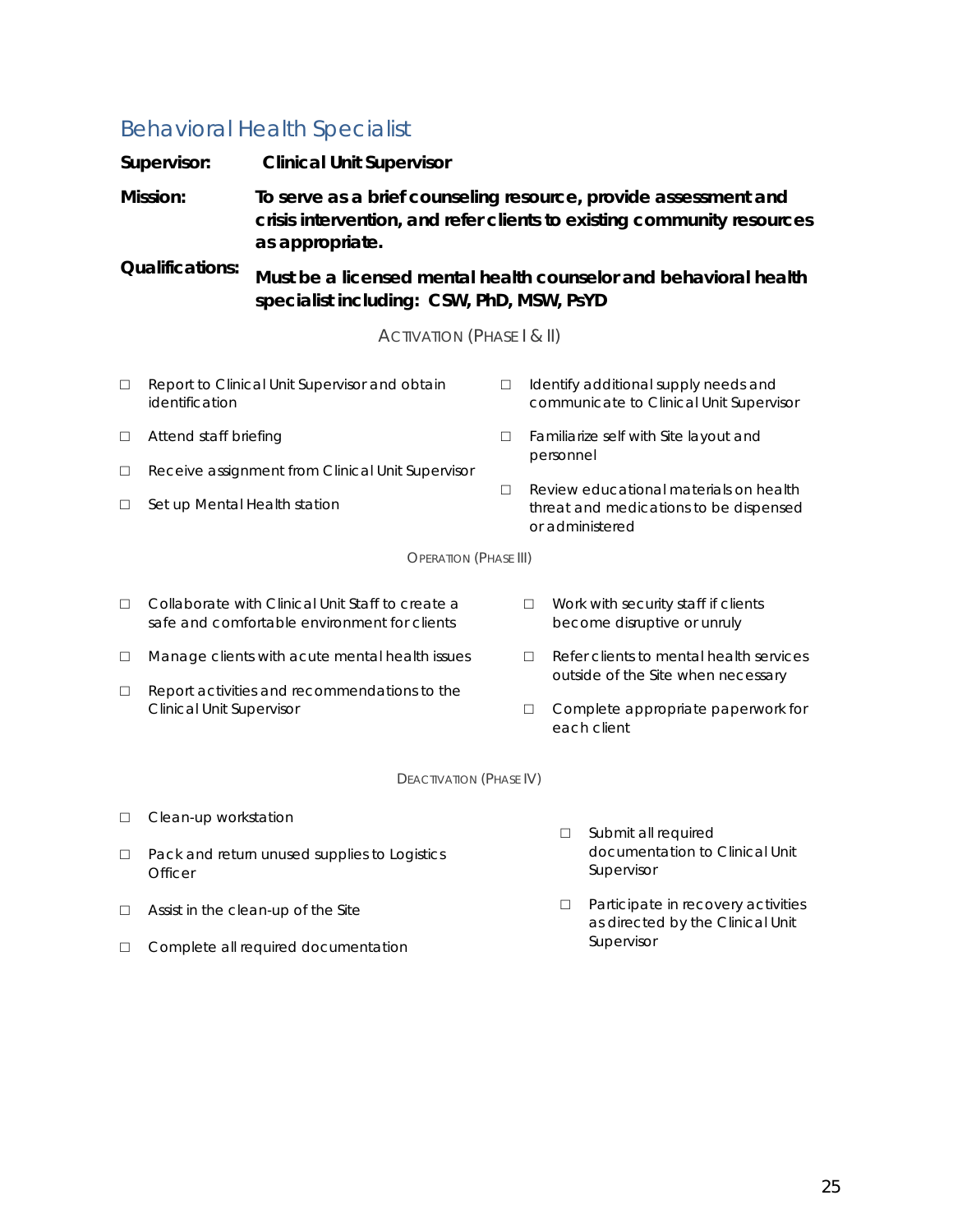# <span id="page-29-0"></span>Clinical Provider: POD / Field Hospital / First Aid

| Supervisor:<br><b>Clinical Unit Supervisor</b>                                                                            |                                                                                                                                                                              |                                                                         |        |                                                                                                                                         |
|---------------------------------------------------------------------------------------------------------------------------|------------------------------------------------------------------------------------------------------------------------------------------------------------------------------|-------------------------------------------------------------------------|--------|-----------------------------------------------------------------------------------------------------------------------------------------|
| Mission:                                                                                                                  |                                                                                                                                                                              |                                                                         |        | To dispense or administer appropriate medication/vaccine/treatment<br>according to existing protocols in the medical standing order(s). |
| Must be a licensed health care provider (MD, DO, NP, RN, EMS,<br>Pharmacy, Allied Health, etc.)<br><b>Qualifications:</b> |                                                                                                                                                                              |                                                                         |        |                                                                                                                                         |
|                                                                                                                           |                                                                                                                                                                              | <b>ACTIVATION (PHASE I &amp; II)</b>                                    |        |                                                                                                                                         |
| $\Box$                                                                                                                    |                                                                                                                                                                              | Report to Clinical Unit Supervisor and                                  | □      | Review the medical standing order                                                                                                       |
|                                                                                                                           |                                                                                                                                                                              | obtain identification                                                   |        | Set up station                                                                                                                          |
| $\Box$                                                                                                                    | Attend staff briefing<br>$\Box$<br>Receive assignments from Clinical Unit<br>Supervisor<br>Review educational materials on<br>medications to be dispensed or<br>administered |                                                                         | □      | Identify additional supply needs and<br>communicate to Clinical Unit Supervisor                                                         |
| П                                                                                                                         |                                                                                                                                                                              |                                                                         | $\Box$ | Review clinic layout and flow                                                                                                           |
|                                                                                                                           |                                                                                                                                                                              | <b>OPERATION (PHASE III)</b>                                            |        |                                                                                                                                         |
| □                                                                                                                         |                                                                                                                                                                              | Ensure that the client understands why<br>they are receiving the        | □      | Log the lot and dose administered to each<br>client on the appropriate form                                                             |
|                                                                                                                           |                                                                                                                                                                              | medication/vaccine/treatment                                            | □      | Properly complete PT Treatment form                                                                                                     |
| $\Box$                                                                                                                    | Confirm that the client is not<br>contraindicated for the                                                                                                                    |                                                                         | □      | Sign and date client's form                                                                                                             |
|                                                                                                                           |                                                                                                                                                                              | medication/vaccine                                                      | $\Box$ | Practice universal precautions                                                                                                          |
| □                                                                                                                         |                                                                                                                                                                              | Confirm client's informed consent                                       |        | Maintain medication logs                                                                                                                |
| $\Box$                                                                                                                    | Properly dispense or administer<br>medication or vaccine or treatment                                                                                                        |                                                                         |        |                                                                                                                                         |
| DEACTIVATION (PHASE IV)                                                                                                   |                                                                                                                                                                              |                                                                         |        |                                                                                                                                         |
| □                                                                                                                         |                                                                                                                                                                              | Clean-up service area                                                   | □      | Complete all required documentation                                                                                                     |
| $\Box$                                                                                                                    |                                                                                                                                                                              | Dispose of waste properly and in<br>coordination with Logistics Officer | $\Box$ | Submit all required documentation to Clinical<br>Unit Supervisor                                                                        |
| $\Box$                                                                                                                    | Logistics                                                                                                                                                                    | Pack unused supplies and return to                                      | □      | Participate in recovery activities as directed<br>by the Clinical Unit Supervisor                                                       |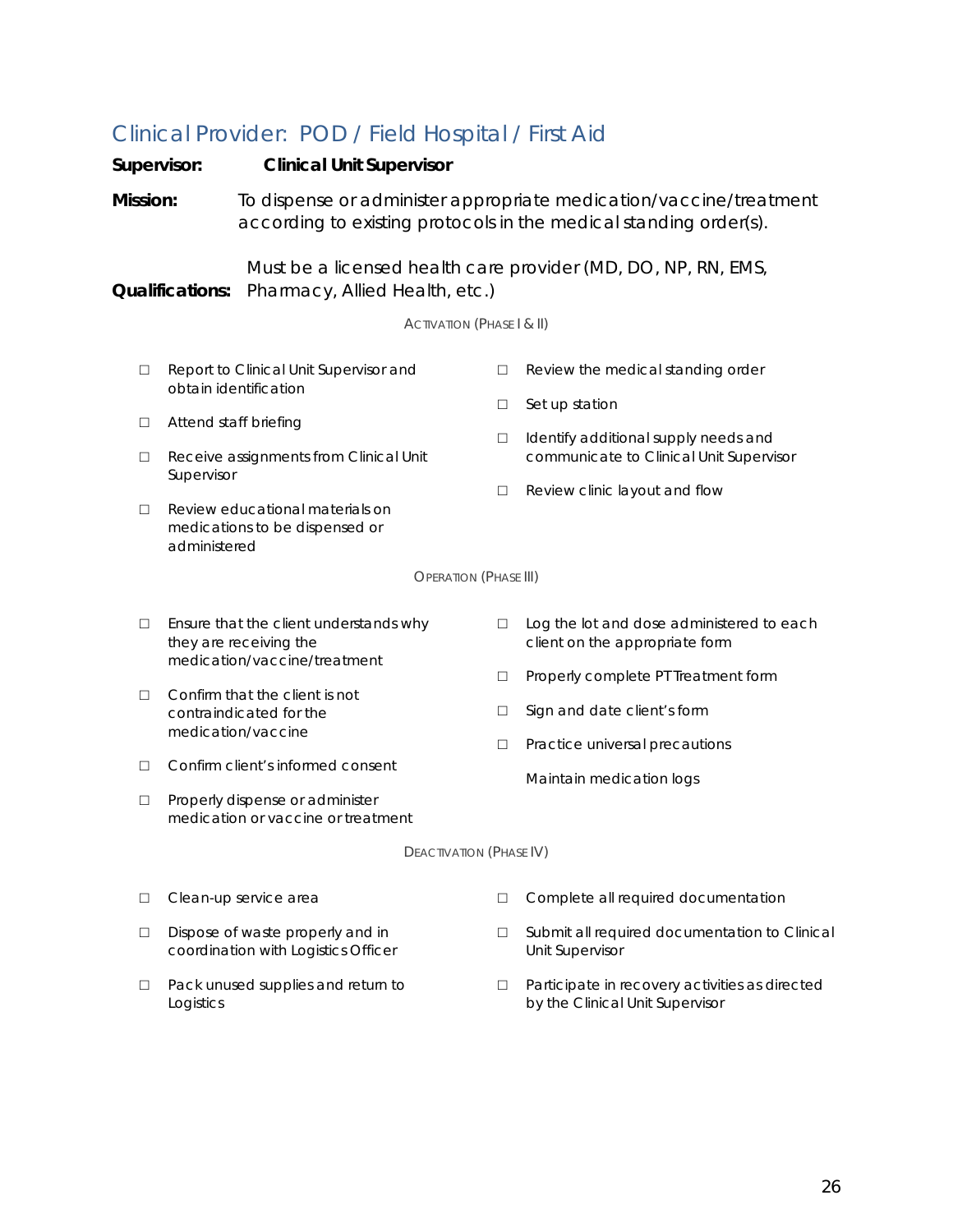### <span id="page-30-0"></span>Clinical Unit Supervisor

#### **Supervisor: Ops Section Chief**

**Mission:** To ensure that clinical staff are familiar with their responsibilities and the clients are treated professionally at the mission or training event.

#### ACTIVATION (PHASE | & II)

| П                            | <b>Report to Medical Director</b>                | $\Box$ | Identify additional staffing and supply                    |  |  |
|------------------------------|--------------------------------------------------|--------|------------------------------------------------------------|--|--|
| П                            | Identify immediate resource needs                |        | needs and communicate to Logistic<br><b>Officer</b>        |  |  |
|                              | Appoint and orient staff to clinical roles       | $\Box$ | Appoint leaders in each area (Aid                          |  |  |
| $\Box$                       | Oversee the set up clinical unit<br>workstations |        | Station, Red, Yellow and Green Areas)                      |  |  |
|                              |                                                  | П      | Ensure coordination with Admin and<br>Patient Registration |  |  |
| <b>OPERATION (PHASE III)</b> |                                                  |        |                                                            |  |  |
| П                            | Ensure that required supplies are                | п      | Monitor client flow through the Field                      |  |  |

- □ Linsure that required supplies are available to clinical unit staff
- □ Assess staff and supplies at the end of each shift
- □ Assess Clinical Unit performance and make changes as necessary
- □ Communicate additional staff and supply needs to the Logistics Officer

DEACTIVATION (PHASE IV)

Hospital

- □ Close out logs when authorized by the Medical Director
- □ Oversee closing and clean-up of Clinical Unit stations
- □ Return supplies to Logistics Officer
- □ Complete all required documentation
- □ Submit all required documentation to the Medical Director
- □ Participate in recovery activities as directed by the Medical Director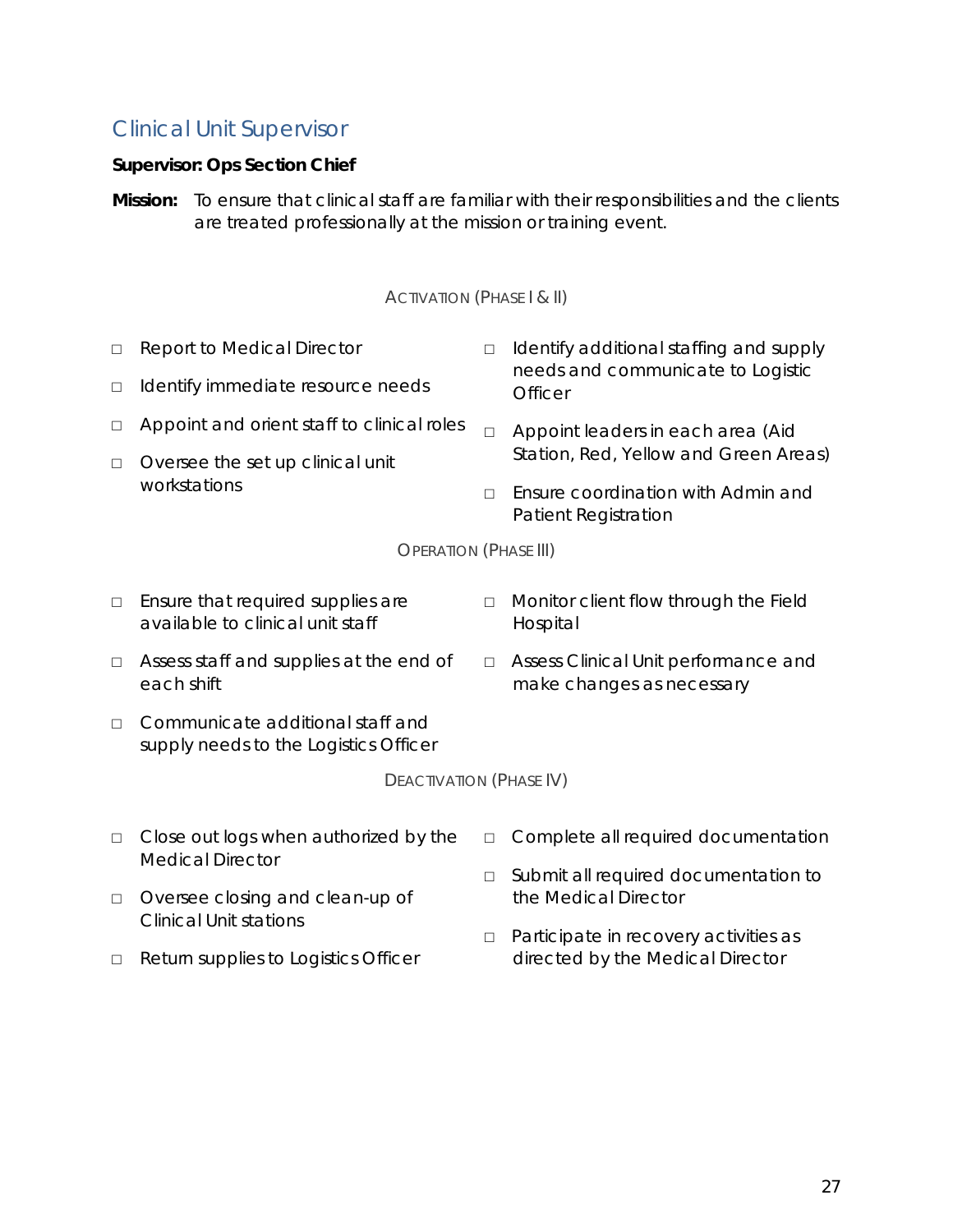# <span id="page-31-0"></span>Logistics Officer

**Supervisor: Medical Director/Incident Commander**

Mission: **To ensure that the facility and support needs are met, including: staffing, supply and re-supply of Medical and no-medical areas with equipment and other relevant materials, physical plant support, communications, IT support, and food and water for staff/volunteers.**

#### ACTIVATION (PHASE | & II)

- □ Report to Medical Director/Incident **Commander**
- □ Identify immediate resource needs such as computer, phone, plan, and other reference documents
- □ Set up Logistics work area
- □ Assign and orient Logistics staff
- □ Establish simple protocols for requesting and acquiring supplies and staffing
- □ Establish and maintain system for tracking supply requests and expenditures
- □ Establish and maintain system for receiving and distributing site supplies
- □ Ensure that appropriate personnel, equipment, and supplies are available, including maps, status boards, vendor references, and other resource directories
- □ Establish and maintain effective communication system within the Medical and to Incident Command
- □ Determine resource needs for the including computers, phones, plans, and other reference documents
- □ Work with Medical Director to determine hours of operation and staff needs
- □ Develop plan for on-going staffing as needed
- □ Oversee initial receipt and distribution of supplies within the Site

OPERATION (PHASE III)

- □ Participate in regular situation briefing meetings with the Medical Director/Incident Commander
- □ Assess staff and supplies at the start and end of each shift
- □ Monitor staff and supply needs
- □ Assess performance and make changes as necessary
- □ Ensure coordination with Finance and Administration Officer
- □ Ensure that transportation requirements are met
- □ Ensure that requests for facilities and facility support are addressed

DEACTIVATION (PHASE IV)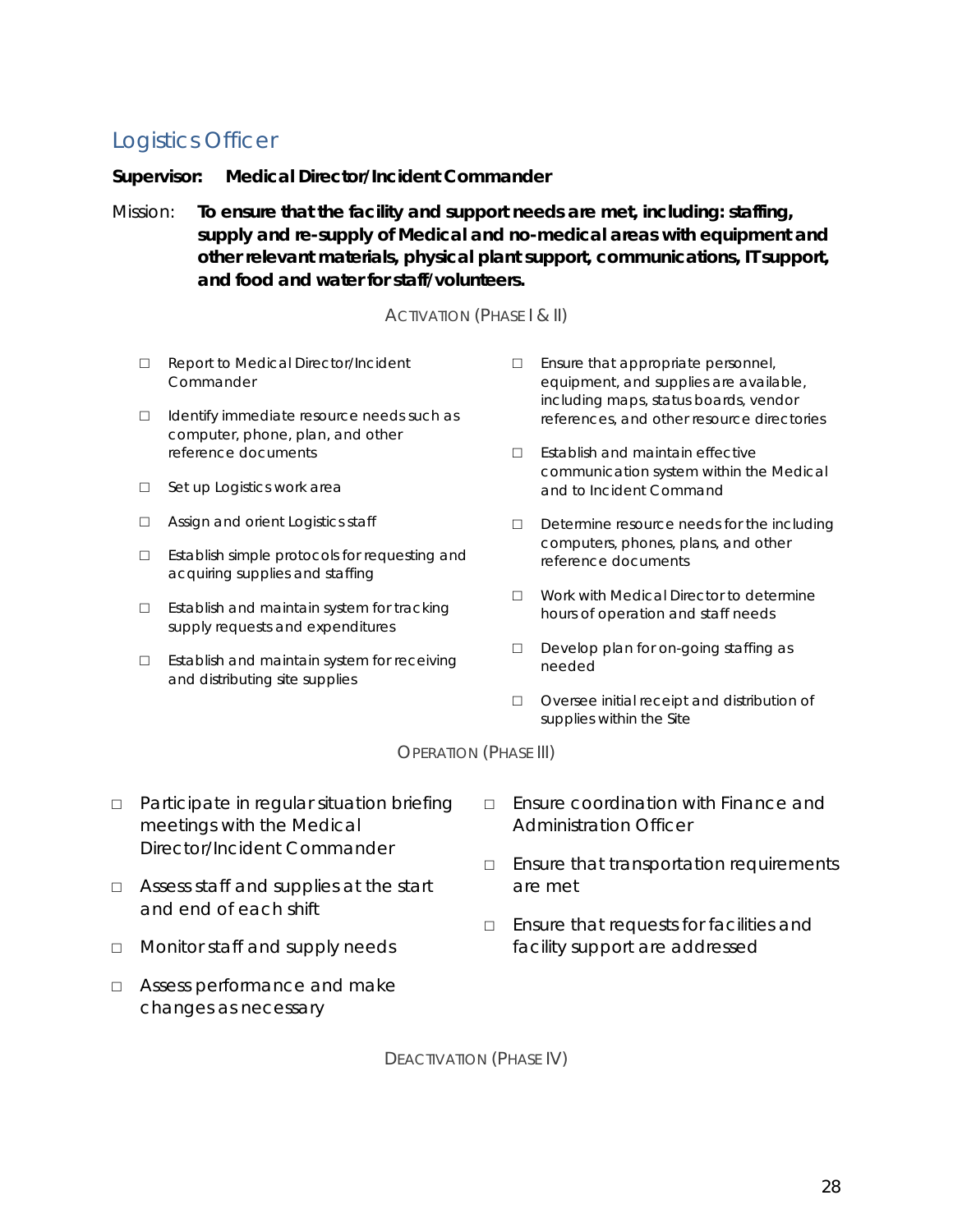- □ Repackage unused supplies
- □ Oversee the return of supplies to appropriate authority or organization
- □ Ensure safe disposal of medical and biohazard waste
- □ Close and clean-up workstation
- □ Complete all required documentation
- □ Submit all required documentation to Medical Director
- □ Participate in recovery activities as directed by the Medical Director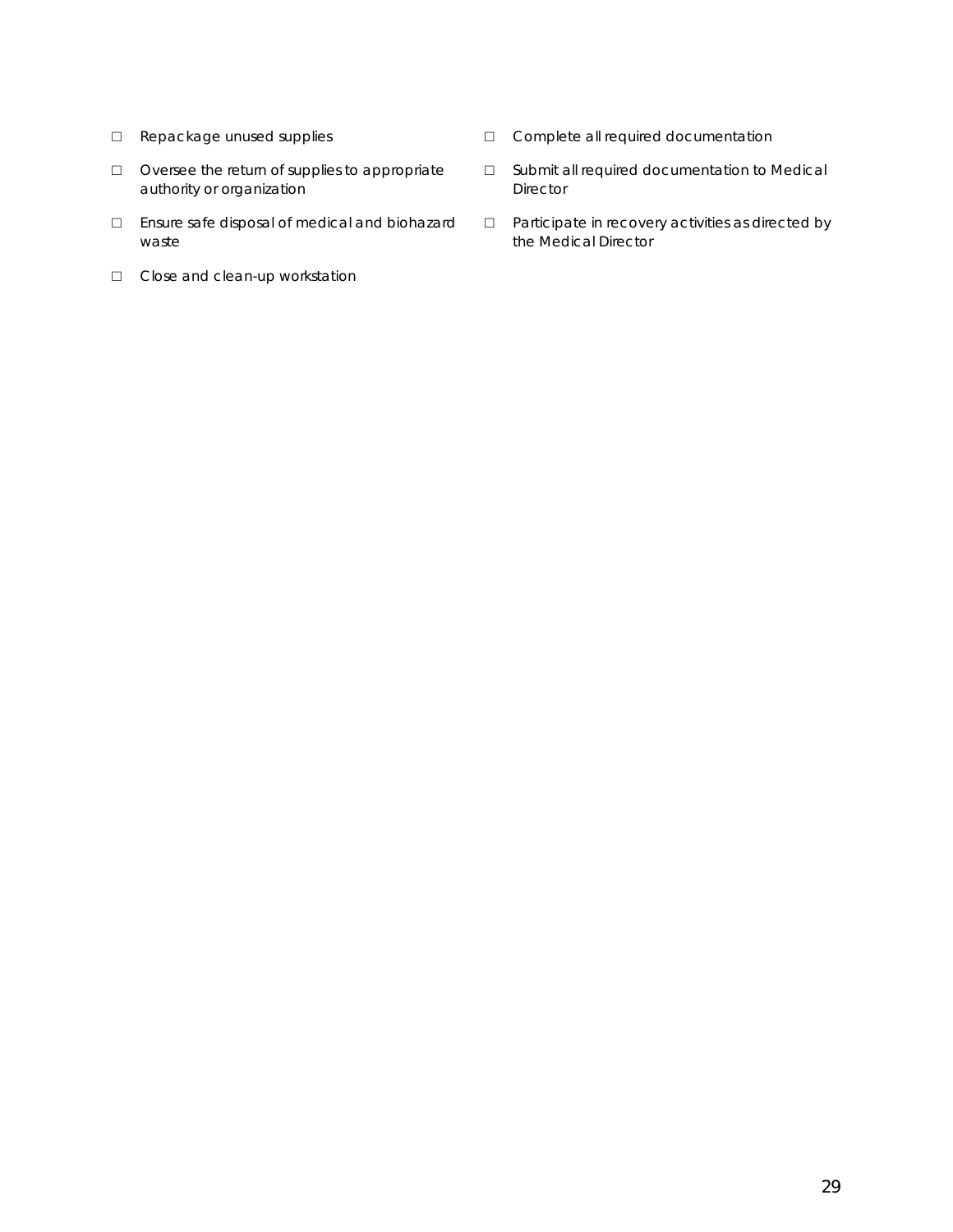# <span id="page-33-0"></span>Medical Director

Supervisor: Incident Commander

Mission: The Medical Director is responsible for overall management of Medical Emergency operations with support from the Operations, Logistics, and Planning Sections of the Command and General Staff. The Medical Director has executive responsibility for directing all aspects of deployment, operation and maintenance, and deactivation of the Site.

#### ACTIVATION (PHASE | & II)

- □ Meet with Operations Section Chief. Receive the following information:
	- Site location
	- Response objectives for the Medical Emergency Operations
	- Medical Staffing organization chart
	- Job action sheets
	- Guidelines regarding the frequency of updates to Operations Section Chief
	- The media policy
- Report to Emergency Medical location and identify immediate resource needs
- □ Appoint and orient Medical staff
- □ Set time that stations will be ready for pre-opening review
- □ Review all Medical stations prior to opening and make necessary changes for smooth operation
- OPERATION (PHASE III)
- □ Oversee training and orientation of staff members with delegated roles
- □ Identify leaders in each area to provide focus and coaching
- □ Assess staff and supplies at the start and end of each shift
- □ Communicate additional staff and supply needs to the Operations Section Chief
- □ Monitor performance and make necessary changes to ensure smooth operation of the Site
- □ Submit shift reports to Operations Section Chief
- □ Refer all media inquiries to the Public Information **Officer**

#### DEACTIVATION (PHASE IV)

□ Oversee the closing and clean-up of the site

□ Oversee the appropriate return of supplies

- □ Ensure the completion and collection of all required documentation
- □ Participate in recovery activities as directed by the Operations Section Chief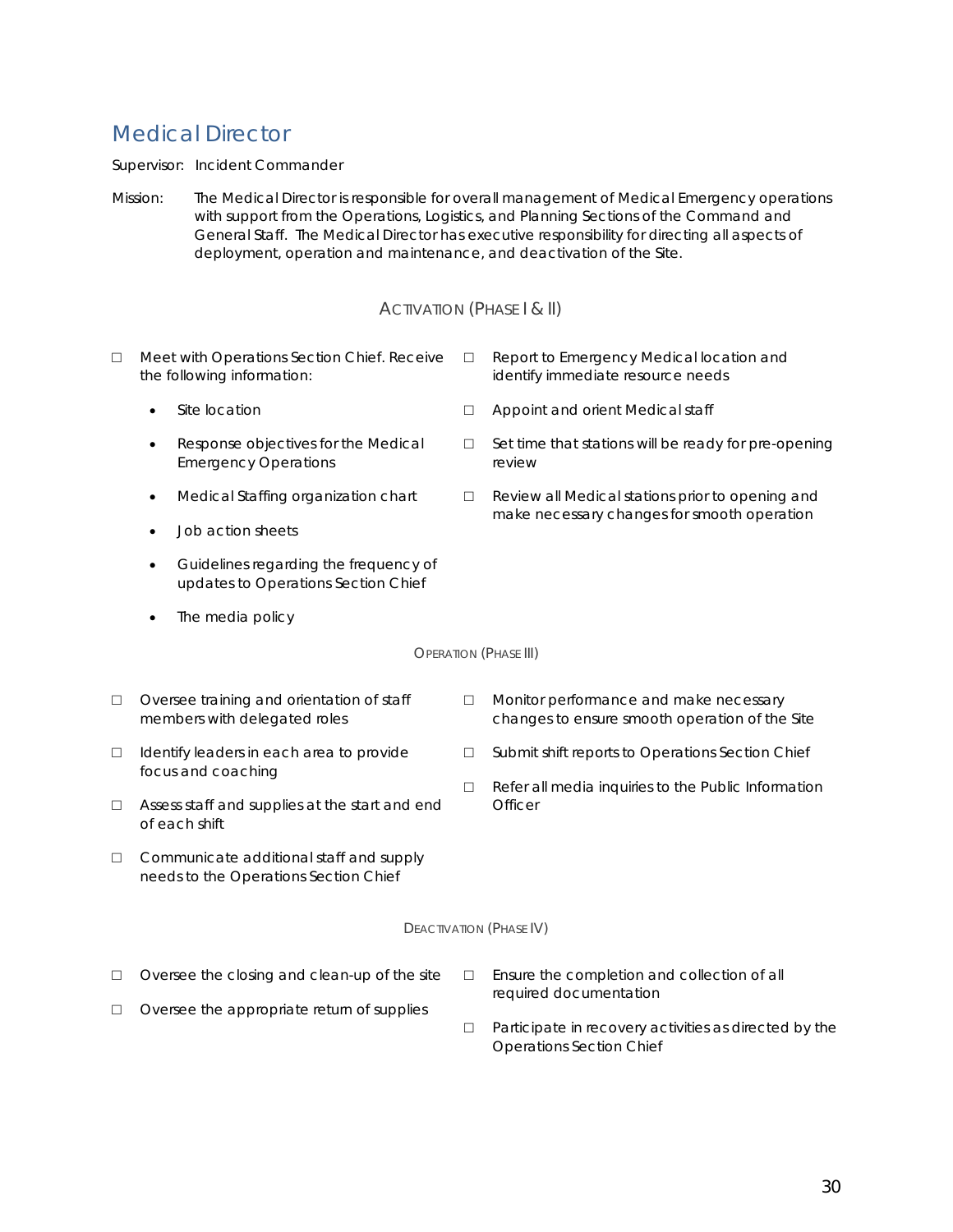# <span id="page-34-0"></span>Field Aid Station Protocols

### <span id="page-34-1"></span>Level of Care:

The Medical Aid Stations is designed, equipped and staffed specifically to treat patients who need medical treatment but do not require the advanced life support (ALS) provided in a hospital or medical facility. Patients who present with symptoms of a concurrent medical or surgical emergency, such as heart attack or major trauma, may need to be stabilized, but will be a priority for transfer to a hospital.

### <span id="page-34-2"></span>Scope:

- 1. This policy and its related protocols are intended for use only in public gatherings of groups of persons such as marathons, concerts and rallies, and in only those circumstances/situations covered with a Rhode Island Emergency Management Agency Mission Number as requested by RIDMAT/MRC leadership.
- 2. This policy is designed to give clear guidelines to RIDMAT/MRC providers and allow them the option of treating patients with minor injuries and/or medical complaints without transporting the patients to a medical facility.
- 3. This policy will apply to any patient that meets the patient profile (below) that requires basic medical care only. RIDMAT/MRC providers are expected to use good clinical judgment and complete documentation*.* Providers may request transport to a medical facility for any patient regardless of the patient's chief complaint, presenting symptoms or clinical assessment.
- 4. **Any patient, who asks to be transported to a medical facility, even if the RIDMAT/MRC provider feels that the patient could be treated and released under this policy, will be transported.**

*Any patient that exceeds the capabilities of the provider will be referred to local EMS and/or transported to closest hospital for more advanced treatment and care.* 

### <span id="page-34-3"></span>Inclusion Criteria:

#### *Patients Covered under this Policy*

- 1. Those patients with a reliable history and examination:
	- a. Alert and oriented to person, place, time & events
	- b. **No** suggestion of drug, alcohol or other substance usage/abuse.
	- c. **No** suggestion of psychological/psychiatric problems.
	- d. **No** head injury (including loss of consciousness or altered mental status).
- 2. Patient is able to communicate adequately and to understand what is being communicated to him/her.
- 3. Injuries sustained where mechanism of injury is very low risk for significant injury.
- 4. Patient has no spinal injury, pain, tenderness or deformity on exam, and has a normal sensory/ motor exam.
- 5. Patient does not exhibit any signs of chest pain or shortness of breath.
- 6. Patient will have vital signs within age specific normal limits.